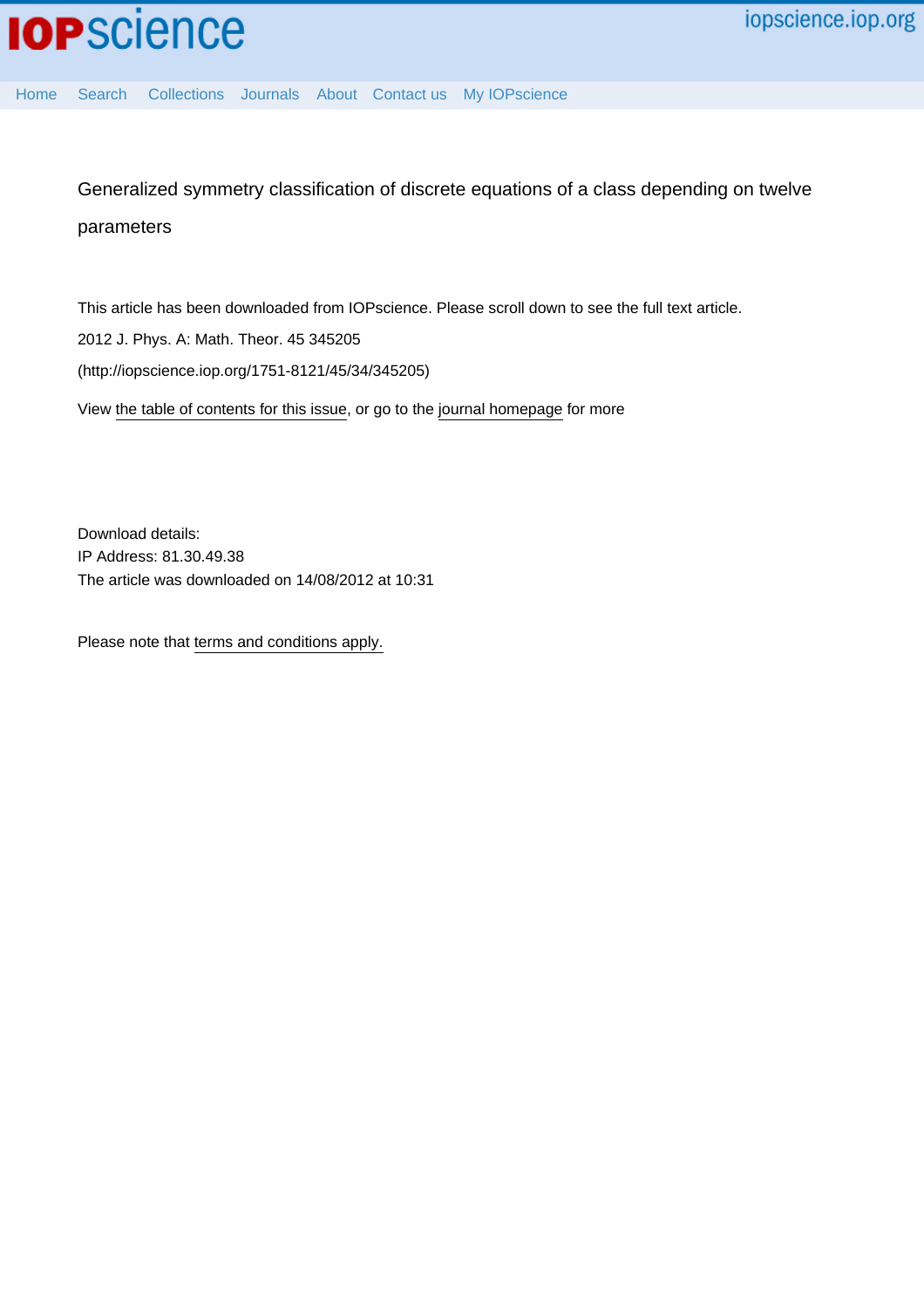<span id="page-1-0"></span>J. Phys. A: Math. Theor. **45** (2012) 345205 (23pp) [doi:10.1088/1751-8113/45/34/345205](http://dx.doi.org/10.1088/1751-8113/45/34/345205)

# **Generalized symmetry classification of discrete equations of a class depending on twelve parameters**

# **R N Garifullin and R I Yamilov**

Ufa Institute of Mathematics, Russian Academy of Sciences, 112 Chernyshevsky Street, Ufa 450008, Russia

E-mail: [rustem@matem.anrb.ru](mailto:rustem@matem.anrb.ru) and [RvlYamilov@matem.anrb.ru](mailto:RvlYamilov@matem.anrb.ru)

Received 20 March 2012, in final form 29 June 2012 Published 10 August 2012 Online at [stacks.iop.org/JPhysA/45/345205](http://stacks.iop.org/JPhysA/45/345205)

# **Abstract**

We carry out the generalized symmetry classification of polylinear autonomous discrete equations defined on the square, which belong to a twelve-parametric class. The direct result of this classification is a list of equations containing no new examples. However, as an indirect result of this work we find a number of integrable examples pretending to be new. One of them has a nonstandard symmetry structure, the others are analogues of the Liouville equation in the sense that they are Darboux integrable. We also enumerate all equations of the class, which are linearizable via a two-point first integral, and specify the nature of integrability of some known equations.

PACS numbers: 02.30.Ik, 02.30.Jr Mathematics Subject Classification: 39A14, 70G65, 70S10, 37K10

# **1. Introduction**

We consider a class of autonomous discrete equations:

$$
F(u_{n,m}, u_{n+1,m}, u_{n,m+1}, u_{n+1,m+1}) = 0, \quad n, m \in \mathbb{Z},
$$
\n(1)

which are analogues of the hyperbolic equations

$$
F(u, u_x, u_y, u_{xy}) = 0.
$$
 (2)

In (1) *F* is a polylinear function (a function linear in each of its variables). This class depends on 16 arbitrary constants. We restrict ourselves to the case when

$$
\frac{\partial^2 F}{\partial u_{n+1,m+1}\partial u_{n+1,m}} = 0,
$$

and the resulting equation depends on 12 parameters and can be written in the form  $Au_{n+1,m+1} + Bu_{n+1,m} + C = 0,$ 

$$
A = a_1 u_{n,m} u_{n,m+1} + a_2 u_{n,m} + a_3 u_{n,m+1} + a_4,
$$
  
\n
$$
B = b_1 u_{n,m} u_{n,m+1} + b_2 u_{n,m} + b_3 u_{n,m+1} + b_4,
$$
  
\n
$$
C = c_1 u_{n,m} u_{n,m+1} + c_2 u_{n,m} + c_3 u_{n,m+1} + c_4.
$$
\n(3)

1751-8113/12/345205+23\$33.00 © 2012 IOP Publishing Ltd Printed in the UK & the USA 1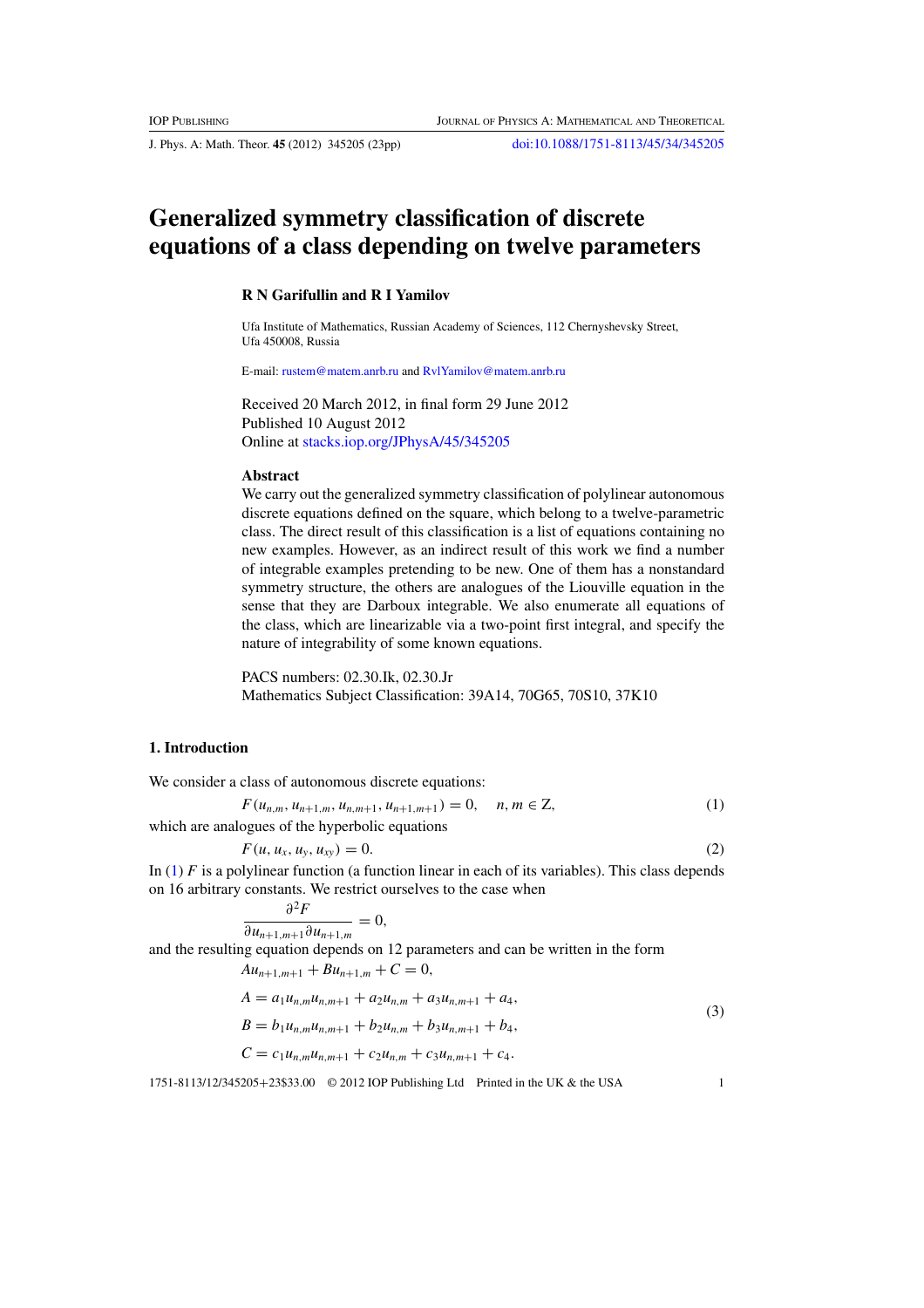<span id="page-2-0"></span>The reason we choose this class is technical. The first of the integrability conditions [\(18\)](#page-5-0) presented in theorem [1](#page-5-0) becomes simpler in this case (see a more detailed explanation right after theorem [1\)](#page-5-0).

We use in this paper the generalized symmetry method, see e.g. the review articles [\[4](#page-22-0), [23](#page-23-0), [35\]](#page-23-0) for the case of partial differential equations (PDEs) and difference–differential equations. The generalized symmetry method for discrete equations has been developed in [\[8](#page-22-0), [18,](#page-23-0) [20](#page-23-0), [21,](#page-23-0) [24](#page-23-0)], and we will use here some results of these works. A review of different methods for testing and classifying discrete equations together with proper references can be found e.g. in [\[21](#page-23-0)].

Following  $[8, 20]$  $[8, 20]$  $[8, 20]$  $[8, 20]$ , we use as an integrability criterion the existence of a non-autonomous generalized symmetry of the form

$$
\frac{\mathrm{d}}{\mathrm{d}t}u_{n,m}=G_{n,m}(u_{n+1,m},u_{n-1,m},u_{n,m},u_{n,m+1},u_{n,m-1}).\tag{4}
$$

Almost all known integrable discrete equations [\(1\)](#page-1-0), as well as their non-autonomous generalizations [\[33\]](#page-23-0), possess generalized symmetries of this form. One exception is discussed in [\[2\]](#page-22-0), the other one will appear in section [3.2.](#page-11-0) Equations which have such a symmetry (and with no first integrals) are analogues of the sine-Gordon equation  $u_{xy} = \sin u$ . We are going to enumerate all equations of the sine-Gordon type belonging to the class [\(3\)](#page-1-0).

Some integrable discrete equations of the class [\(1\)](#page-1-0) are called in the literature the discrete KdV and mKdV equations or the discrete sine-Gordon and Liouville equations, see e.g. [\[9\]](#page-22-0). From the viewpoint of the generalized symmetry method, such equations are analogues of the hyperbolic equations. As in the hyperbolic case  $[22, 37]$  $[22, 37]$  $[22, 37]$ , the integrable discrete equations have two hierarchies of the generalized symmetries in two different directions and may have first integrals, i.e. may be Darboux integrable (see below). For this reason, we use such terms as sine-Gordon-type equations and Liouville-type equations taken from the hyperbolic case.

In our approach, the analogues of the Liouville equation  $u_{xy} = e^u$  appear in a natural way as equations whose generalized symmetries depend on some arbitrary functions. Such equations are Darboux integrable, i.e. they have two first integrals *W*1,*W*2:

$$
(T_1 - 1)W_2 = 0, \qquad W_2 = w_n^{(2)}(u_{n,m+l_2}, u_{n,m+l_2+1}, \dots, u_{n,m+k_2}), \qquad (5)
$$

$$
(T_2 - 1)W_1 = 0, \qquad W_1 = w_m^{(1)}(u_{n+l_1,m}, u_{n+l_1+1,m}, \dots, u_{n+k_1,m}). \tag{6}
$$

Here  $l_1$ ,  $l_2$ ,  $k_1$  and  $k_2$  are integers, such that  $l_1 < k_1$ ,  $l_2 < k_2$ , and  $T_1$  and  $T_2$  are the operators of the shift in the first and second directions, respectively:  $T_1 h_{n,m} = h_{n+1,m}, T_2 h_{n,m} = h_{n,m+1}.$ We will collect the Darboux integrable equations in a separate list.

In section 2, we present definitions and theoretical statements necessary for this paper. All results are collected in section [3.](#page-8-0) Section [3.1](#page-8-0) contains the complete list of sine-Gordon-type discrete equations of the class [\(3\)](#page-1-0). There are no new integrable examples in that list. New examples appear in the following sections. In section [3.2,](#page-11-0) an equation with a nonstandard symmetry structure is discussed. Some Darboux integrable equations are collected in section [3.3.](#page-12-0) In section [3.4,](#page-16-0) we enumerate all equations linearizable via a two-point first integral. In section [3.5,](#page-20-0) we specify the nature of integrability of some known equations. Those equations have been known as equations possessing generalized symmetries. We show that they are either Darboux integrable or equivalent to a linear equation.

# **2. Theory**

#### *2.1. Definitions and restrictions*

Here we are going to discuss some restrictions for discrete equations used in the classification.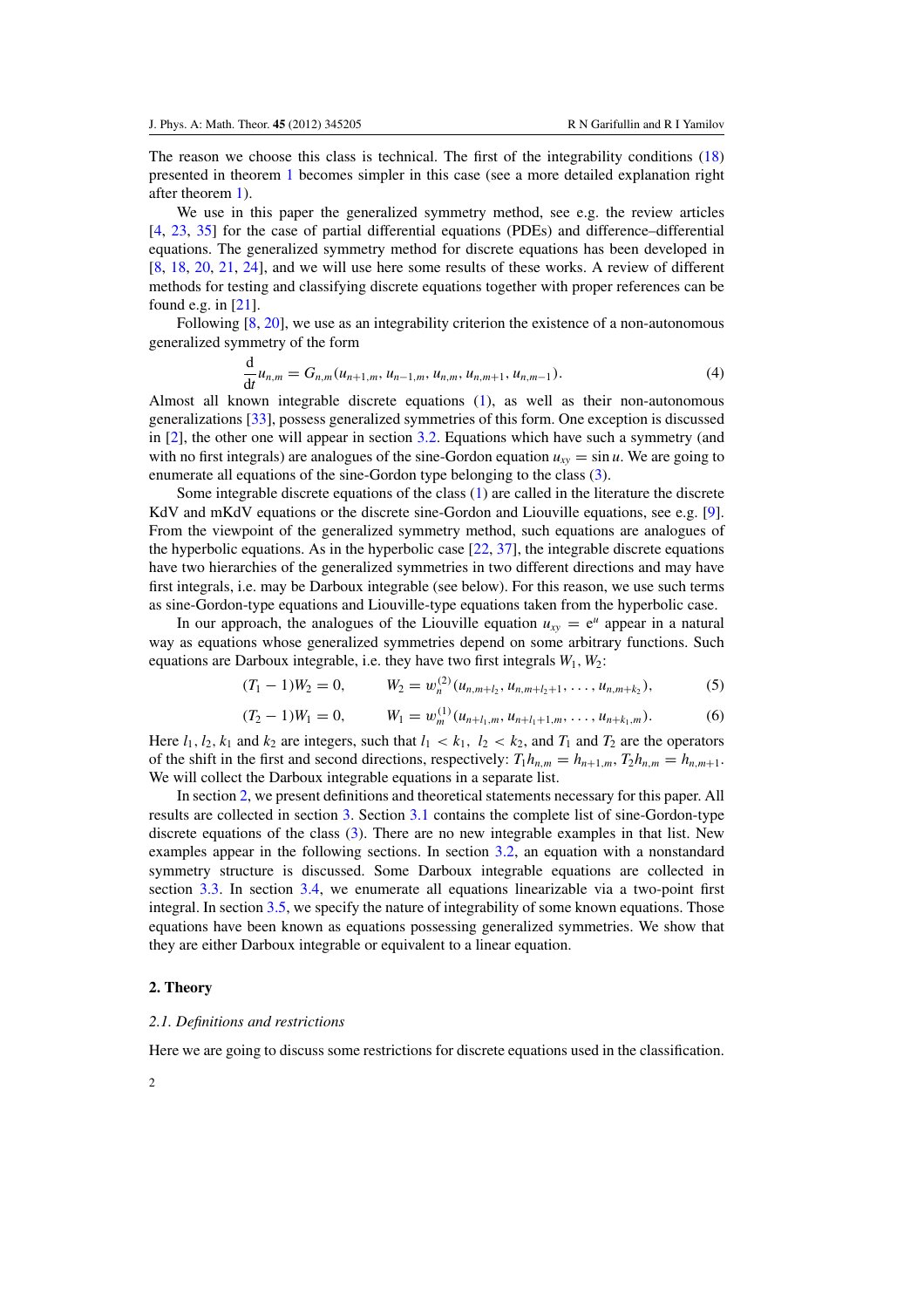<span id="page-3-0"></span>We consider equations of the form [\(1\)](#page-1-0) which are *polylinear* and *nondegenerate*. The first property means

$$
\frac{\partial^2 F}{\partial u_{n,m}^2} = \frac{\partial^2 F}{\partial u_{n+1,m}^2} = \frac{\partial^2 F}{\partial u_{n,m+1}^2} = \frac{\partial^2 F}{\partial u_{n+1,m+1}^2} = 0.
$$

One sometimes uses the following requirement as a nondegeneracy condition: the function *F* must essentially depend on all its variables. This requirement, however, is not sufficient to exclude equations like the following one:

$$
\tilde{F}(u_{n,m},u_{n+1,m})\hat{F}(u_{n,m+1},u_{n+1,m+1})=0.
$$

We rewrite equation  $(1)$  in the form

$$
u_{n+1,m+1} = f(u_{n+1,m}, u_{n,m}, u_{n,m+1})
$$
\n(7)

and require the essential dependence of *f* on all its variables. So, we have the following nondegeneracy condition in terms of *F* and *f* :

$$
\frac{\partial F}{\partial u_{n+1,m+1}}, \frac{\partial f}{\partial u_{n+1,m}}, \frac{\partial f}{\partial u_{n,m}}, \frac{\partial f}{\partial u_{n,m+1}} \neq 0.
$$
 (8)

We consider *generalized symmetries* of the form [\(4\)](#page-2-0) satisfying the conditions

$$
\frac{\partial G_{n,m}}{\partial u_{n+1,m}}, \frac{\partial G_{n,m}}{\partial u_{n-1,m}}, \frac{\partial G_{n,m}}{\partial u_{n,m+1}}, \frac{\partial G_{n,m}}{\partial u_{n,m-1}} \neq 0
$$
\n
$$
(9)
$$

for all  $n, m \in \mathbb{Z}$ . These conditions are analogous to the ones used in the papers [\[20](#page-23-0), [21](#page-23-0)] in the autonomous case. It can be proved, see [\[8\]](#page-22-0), that the function  $G_{n,m}$  must have the form

$$
G_{n,m} = \Phi_{n,m}(u_{n+1,m}, u_{n,m}, u_{n-1,m}) + \Psi_{n,m}(u_{n,m+1}, u_{n,m}, u_{n,m-1}).
$$
\n(10)

In practice, for all equations possessing the generalized symmetry [\(4\)](#page-2-0), we always succeed to find two generalized symmetries of the form

$$
\frac{\mathrm{d}}{\mathrm{d}t_1}u_{n,m}=\Phi_{n,m},\quad \frac{\mathrm{d}}{\mathrm{d}t_2}u_{n,m}=\Psi_{n,m}.\tag{11}
$$

Let us recall that the set of symmetries forms a Lie algebra, in particular,

$$
\frac{\mathrm{d}}{\mathrm{d}\tau_1}u_{n,m}=\alpha\Phi_{n,m}+\beta\Psi_{n,m},\quad \frac{\mathrm{d}}{\mathrm{d}\tau_2}u_{n,m}=D_{t_1}\Psi_{n,m}-D_{t_2}\Phi_{n,m}
$$

are symmetries too. Here  $\alpha$  and  $\beta$  are arbitrary constants, and  $D_{t_1}$  and  $D_{t_2}$  are operators of total derivative in virtue of equation  $(11)$ . The existence of symmetries of the form  $(11)$  implies the existence of a symmetry given by  $(10)$ .

The generalized symmetries (11) as themselves are integrable differential–difference equations. In the autonomous case they are integrable equations of the Volterra type of a complete list obtained in [\[34](#page-23-0)]; see [\[35](#page-23-0)] for details. In the non-autonomous case, we may get some non-autonomous generalizations of Volterra-type equations considered in [\[19](#page-23-0)].

It is well known that a function  $G_{n,m}$  defining the generalized symmetry [\(4\)](#page-2-0) of equation  $(7)$  must satisfy the linearization of this equation  $(7)$ :

$$
G_{n+1,m+1} = G_{n+1,m} \frac{\partial f}{\partial u_{n+1,m}} + G_{n,m} \frac{\partial f}{\partial u_{n,m}} + G_{n,m+1} \frac{\partial f}{\partial u_{n,m+1}}.
$$
 (12)

For fixed values of *n* and *m* we can express, using equation (7), all functions  $u_{n+k,m+1}(k, l \neq 0)$ in terms of the functions

$$
u_{n+k,m}, u_{n,m+l}, \quad k, l \in \mathbb{Z}, \tag{13}
$$

which can be considered as independent variables. Equation  $(12)$  must be identically satisfied for all values of independent variables as well as for any  $n, m \in \mathbb{Z}$ .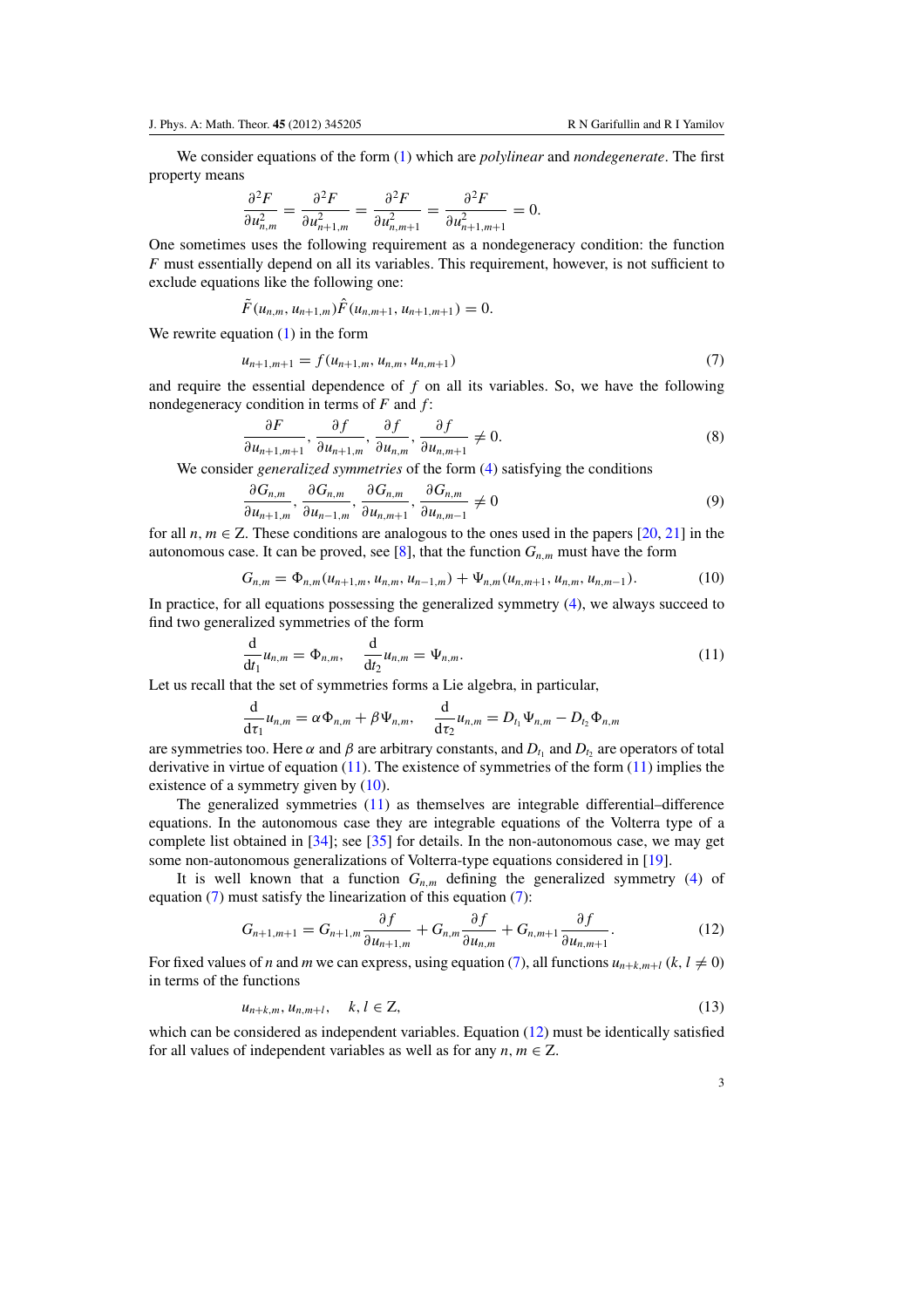<span id="page-4-0"></span>An equation [\(7\)](#page-3-0) is called *Darboux integrable* if it has two *first integrals*  $W_1$  and  $W_2$  defined by equations  $(5)$  and  $(6)$ . We assume that

$$
\frac{\partial W_1}{\partial u_{n+l_1,m}}, \frac{\partial W_1}{\partial u_{n+k_1,m}}, \frac{\partial W_2}{\partial u_{n,m+l_2}}, \frac{\partial W_2}{\partial u_{n,m+k_2}} \neq 0
$$

for any *n*,  $m \in \mathbb{Z}$ , and  $W_i$  is called  $N_i$ -point first integral, where  $N_i = k_i - l_i + 1 \geq 2$ . As in the case of the generalized symmetries, we assume that equations  $(5)$  and  $(6)$  are identically satisfied for all values of [\(13\)](#page-3-0) and for all  $n, m \in \mathbb{Z}$ . In other words, equations [\(5\)](#page-2-0) and [\(6\)](#page-2-0) must be identically satisfied on solutions of the corresponding discrete equation.

It is not difficult to prove that the function  $W_1$  cannot depend on independent variables  $u_{n,m+l}$ ,  $l \neq 0$  and the function  $W_2$  cannot depend on variables  $u_{n+k,m}$ ,  $k \neq 0$ . It is obvious that, for any first integrals  $W_1$  and  $W_2$ , arbitrary functions  $\Omega_1$  and  $\Omega_2$  of the form

$$
\Omega_1 = \Omega_1(n, W_1, T_1^{\pm 1} W_1, \dots, T_1^{\pm j_1} W_1)
$$
  
\n
$$
\Omega_2 = \Omega_2(m, W_2, T_2^{\pm 1} W_2, \dots, T_2^{\pm j_2} W_2)
$$
\n(14)

are also the first integrals.

Darboux integrable equations are transformed into linear equations for  $W_1$  and  $W_2$  shown in [\(5\)](#page-2-0) and [\(6\)](#page-2-0), whose solutions are obvious. So, in this case, solutions of equation [\(7\)](#page-3-0) may be found from ordinary discrete equations:

$$
W_1 = \alpha_n, \quad W_2 = \beta_m. \tag{15}
$$

Here  $\alpha_n$  and  $\beta_m$  are the arbitrary functions of integration which, in the discrete case, are nothing but the sets of *a priori* independent arbitrary constants:

$$
\{\alpha_0, \alpha_{\pm 1}, \alpha_{\pm 2}, \ldots\}, \{\beta_0, \beta_{\pm 1}, \beta_{\pm 2}, \ldots\}.
$$

One can often find for a Darboux integrable equation a more simple linearizing transformation than those shown in  $(5)$  and  $(6)$ , which may be more convenient for constructing solutions [\[2](#page-22-0), [5](#page-22-0), [28](#page-23-0)]. Such transformations are not discussed in this paper.

The sine-Gordon equation has the generalized symmetries, but does not have any first integrals. It is difficult to prove that an equation has no first integrals. We will search for equations of the sine-Gordon type, but the second property will be checked for a fixed and low number of points  $2 \leq N \leq 5$ . The upper bound 5 is the number for which we are able to solve the problem at the moment.

In our classification we are going to reject the linear equations as well as equations equivalent to the linear ones. The following equations are transformed into some linear ones by the point transform  $u_{n,m} = e^{v_{n,m}}$ .

$$
u_{n+1,m+1}u_{n,m}u_{n,m+1} = \nu u_{n+1,m},
$$
  
\n
$$
u_{n+1,m+1}u_{n,m} = \nu u_{n+1,m}u_{n,m+1},
$$
  
\n
$$
u_{n+1,m+1}u_{n,m+1} = \nu u_{n+1,m}u_{n,m},
$$
\n(16)

 $u_{n+1,m+1} = v u_{n+1,m} u_{n,m} u_{n,m+1}$ 

where  $v \neq 0$  is an arbitrary constant. We reject equations related to equation (16) or to a linear equation by an autonomous Möbius (linear-fractional) transformation:

$$
\hat{u}_{n,m} = \frac{\alpha u_{n,m} + \beta}{\gamma u_{n,m} + \delta}.
$$
\n(17)

While, in general, the class  $(3)$  is not invariant under the Möbius transformations, sometimes a transformation (17) may leave an equation within the class [\(3\)](#page-1-0).

In our classification, we will search for equations of the form [\(3\)](#page-1-0) which have the following properties.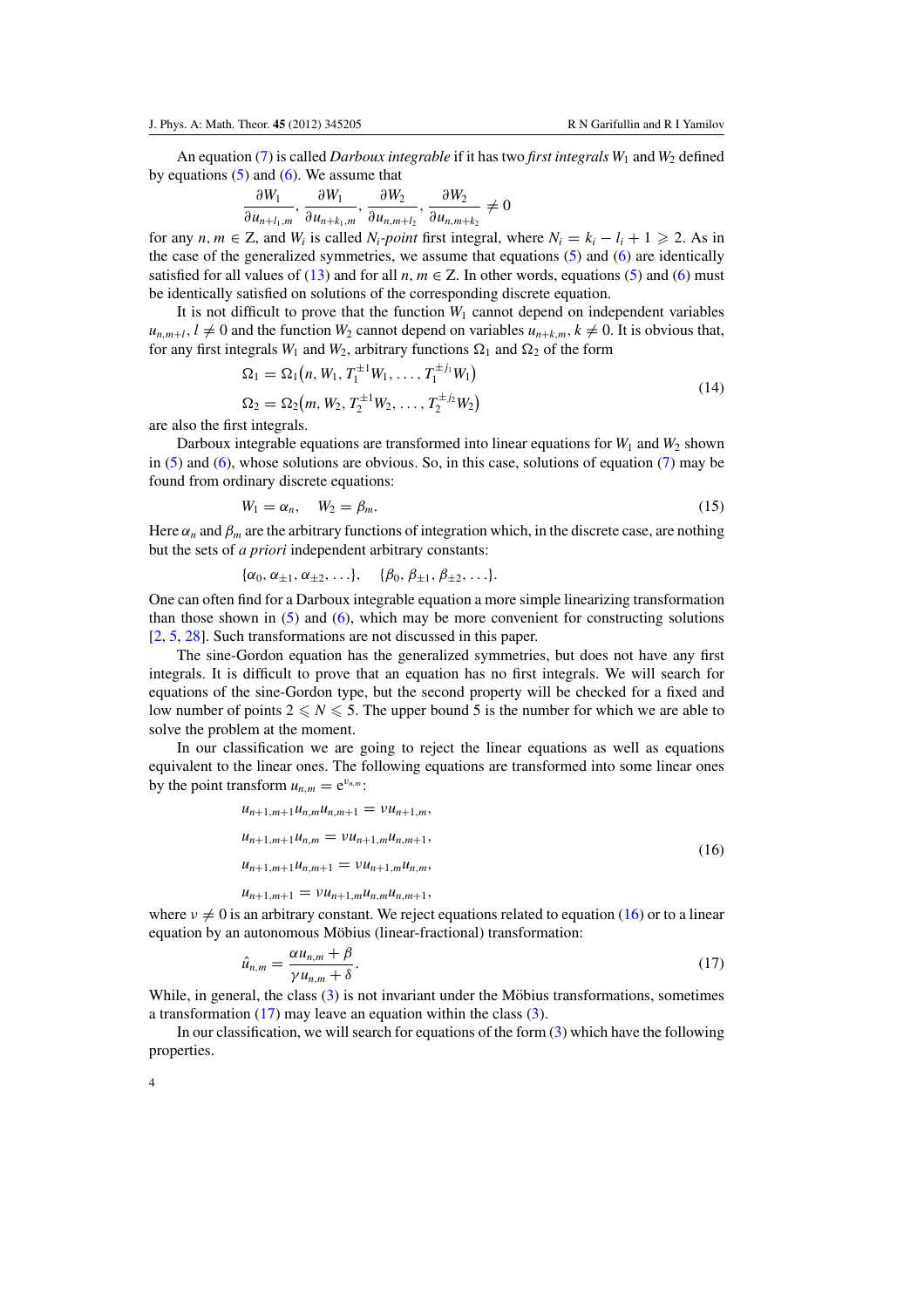<span id="page-5-0"></span>**List 1** (Properties used in the classification)**.**

- *(1) Equation [\(3\)](#page-1-0) is nondegenerate, i.e. it satisfies conditions [\(8\)](#page-3-0).*
- *(2) It possesses a generalized symmetry of the form [\(4\)](#page-2-0) and [\(9\)](#page-3-0).*
- *(3) It does not have any N-point first integrals with*  $2 \leq N \leq 5$ *.*
- *(4) Equation [\(3\)](#page-1-0) is nonlinear and is not equivalent in the sense of [\(17\)](#page-4-0) to any of equation [\(16\)](#page-4-0).*

# *2.2. Method of classification*

Let us recall that a conservation law of equation [\(7\)](#page-3-0) is a relation of the form  $(T_1 - 1)p_{n,m}$  $(T_2 - 1)q_{n,m}$  which holds on the solutions of this equation. Here  $p_{n,m}, q_{n,m}$  may depend explicitly on the discrete variables *n*, *m* and on a finite number of the functions  $u_{n+k,m+l}$ . We will use below four integrability conditions which have the form of conservation laws:

$$
(T_1 - 1)p_{n,m}^{(j)} = (T_2 - 1)q_{n,m}^{(j)}, \qquad j = 1, 2, 3, 4.
$$
 (18)

The following statement takes place.

*where*  $f_{u_{n+k,m+l}}$ 

**Theorem 1.** *If equation [\(7\)](#page-3-0) has a generalized symmetry of the form [\(4\)](#page-2-0) and [\(9\)](#page-3-0), then it must have conservation laws (18), such that*

$$
p_{n,m}^{(1)} = \log f_{u_{n+1,m}}, \qquad q_{n,m}^{(1)} = q_{n,m}^{(1)} (u_{n+2,m}, u_{n+1,m}, u_{n,m});
$$
  
\n
$$
p_{n,m}^{(2)} = \log \frac{f_{u_{n,m}}}{f_{u_{n,m+1}}}, \qquad q_{n,m}^{(2)} = q_{n,m}^{(2)} (u_{n+2,m}, u_{n+1,m}, u_{n,m});
$$
  
\n
$$
q_{n,m}^{(3)} = \log f_{u_{n,m+1}}, \qquad p_{n,m}^{(3)} = p_{n,m}^{(3)} (u_{n,m+2}, u_{n,m+1}, u_{n,m});
$$
  
\n
$$
q_{n,m}^{(4)} = \log \frac{f_{u_{n,m}}}{f_{u_{n+1,m}}}, \qquad p_{n,m}^{(4)} = p_{n,m}^{(4)} (u_{n,m+2}, u_{n,m+1}, u_{n,m}),
$$
  
\n
$$
= \frac{\partial f}{\partial u_{n+km+1}}.
$$
  
\n(19)

Here the functions  $p_{n,m}^{(1)}$ ,  $p_{n,m}^{(2)}$ ,  $q_{n,m}^{(3)}$ ,  $q_{n,m}^{(4)}$  are defined explicitly in terms of equation [\(7\)](#page-3-0). The other four functions must be found from equation (18) and must have the form shown in  $(19)$ . We do not give the proof, as this theorem has been taken from [\[20\]](#page-23-0), where the completely autonomous case is considered. In [\[8](#page-22-0)], the same result is presented for the partially nonautonomous case we consider here. In this paper, we just give more precise definitions and formulations suitable for the paper.

It should be remarked that in the case of the class [\(3\)](#page-1-0) the function  $p_{nm}^{(1)}$  depends on two variables  $u_{n,m}$  and  $u_{n,m+1}$  only, while in the general case [\(1\)](#page-1-0) it may depend on  $u_{n+1,m}$  too. This property makes the calculation simpler and explains our choice of the class [\(3\)](#page-1-0).

The conservation laws  $(18)$  and  $(19)$  follow from equation  $(12)$ , and the unknown functions  $q_{n,m}^{(1)}$ ,  $q_{n,m}^{(2)}$ ,  $p_{n,m}^{(3)}$ ,  $p_{n,m}^{(4)}$  $p_{n,m}^{(4)}$  $p_{n,m}^{(4)}$  are related to  $G_{n,m}$  of equation (4) by the following formulae:

$$
q_{n,m}^{(1)} = -T_1 \log \frac{\partial G_{n,m}}{\partial u_{n+1,m}}, \qquad q_{n,m}^{(2)} = T_1 \log \frac{\partial G_{n,m}}{\partial u_{n-1,m}};
$$
  

$$
p_{n,m}^{(3)} = -T_2 \log \frac{\partial G_{n,m}}{\partial u_{n,m+1}}, \qquad p_{n,m}^{(4)} = T_2 \log \frac{\partial G_{n,m}}{\partial u_{n,m-1}}.
$$
  
(20)

If for a given discrete equation the integrability conditions (18) and (19) are satisfied, i.e. there exist some functions  $q_{n,m}^{(1)}$ ,  $q_{n,m}^{(2)}$ ,  $p_{n,m}^{(3)}$ ,  $p_{n,m}^{(4)}$  of the form shown in (19), then we can construct, in principle, a generalized symmetry by using equation (20) (see [\[21\]](#page-23-0) for a detailed explanation).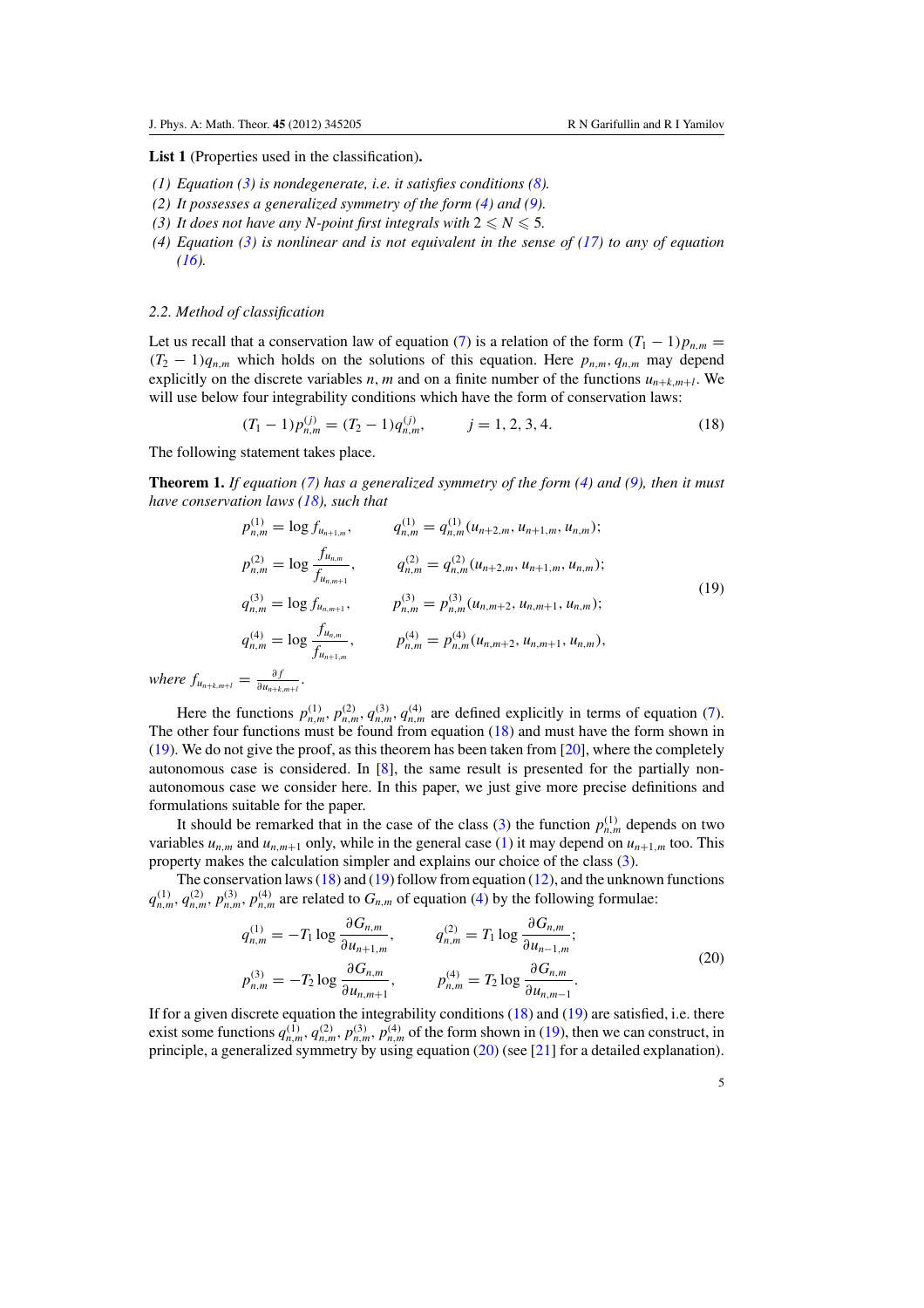.

<span id="page-6-0"></span>Our aim is to find a function *f* defining equation [\(7\)](#page-3-0), for which equations [\(18\)](#page-5-0) and [\(19\)](#page-5-0) are solvable. The problem is, however, that equations [\(18\)](#page-5-0) and [\(19\)](#page-5-0) are functional–difference equations. We solve them, reducing to a system of linear PDEs for the unknown functions  $q_{nm}^{(1)}$ ,  $q_{nm}^{(2)}$ ,  $p_{nm}^{(3)}$ ,  $p_{nm}^{(4)}$ , and we do so by using some annihilation operators (or *annihilators*). Conditions of solvability of such a system give an algebraic system of equations for coefficients of equation [\(3\)](#page-1-0). So, the classification problem is reduced to solving such algebraic systems.

The annihilators are defined as

$$
Y_{k} = T_{2}^{-k} \frac{\partial}{\partial u_{n,m+1}} T_{2}^{k}, \qquad Y_{-k} = T_{2}^{k} \frac{\partial}{\partial u_{n,m-1}} T_{2}^{-k}, \quad k > 0;
$$
  
\n
$$
Z_{k} = T_{1}^{-k} \frac{\partial}{\partial u_{n+1,m}} T_{1}^{k}, \qquad Z_{-k} = T_{1}^{k} \frac{\partial}{\partial u_{n-1,m}} T_{1}^{-k}, \quad k > 0.
$$
\n(21)

These operators are the differentiation operators, and their action will be clarified by example of  $Y_1$ .

It is obvious that

$$
Y_1u_{n,m+l} = 0, \quad l \neq 0;
$$
  $Y_1u_{n,m} = 1.$ 

On the other independent variables  $(13)$  defined at a fixed point  $(n, m)$ , it acts as follows:

$$
Y_1 u_{n+k,m} = \prod_{j=0}^{k-1} T_2^{-1} T_1^j \frac{\partial f^{(1,1)}}{\partial u_{n,m+1}}, \quad k > 0;
$$
  

$$
Y_1 u_{n+k,m} = \prod_{j=k+1}^0 T_2^{-1} T_1^j \frac{\partial f^{(-1,1)}}{\partial u_{n,m+1}}, \quad k < 0.
$$

Here we denote

$$
u_{n+k,m+l} = f^{(k,l)}(u_{n+k,m}, u_{n,m}, u_{n,m+l}), \quad k, l \in \{-1, 1\}.
$$
 (22)

In particular,  $f = f^{(1,1)}$ , and we have in (22) four equivalent and obvious forms of equation  $(7)$ . So, for functions depending on  $(13)$ , we have

$$
Y_1 = \sum_{j=-\infty}^{\infty} Y_1(u_{n+j,m}) \frac{\partial}{\partial u_{n+j,m}}.
$$

In the case of the other operators  $Y_k$ ,  $Z_k$ ,  $k \neq 0$ , as well as for a standard differentiation operator *L*, we find at first the results  $L(u_{n+k,m})$  and  $L(u_{n,m+1})$  of its action on the independent variables [\(13\)](#page-3-0) by using definition (21). Then we can use the general property of the differentiation operators in order to apply *L* to an arbitrary function of the independent variables:

$$
L = \sum_{k=-\infty}^{\infty} L(u_{n+k,m}) \frac{\partial}{\partial u_{n+k,m}} + \sum_{l=-\infty, l \neq 0}^{\infty} L(u_{n,m+l}) \frac{\partial}{\partial u_{n,m+l}}.
$$

It is clear that, acting on functions which depend on a finite number of variables, we obtain the finite expressions, for instance,

$$
Y_{-1}h(u_{n+1,m}, u_{n,m}, u_{n-1,m}) = T_2 \left( \frac{\partial f^{(1,-1)}}{\partial u_{n,m-1}} \right) \frac{\partial h}{\partial u_{n+1,m}} + \frac{\partial h}{\partial u_{n,m}} + T_2 \left( \frac{\partial f^{(-1,-1)}}{\partial u_{n,m-1}} \right) \frac{\partial h}{\partial u_{n-1,m}}
$$

The operators (21) have been introduced in [\[10\]](#page-22-0) and applied there to the first integrals. Particular cases of these operators have been applied to the conservation laws in [\[27](#page-23-0)] and to the autonomous integrability conditions  $(18)$  and  $(19)$  in  $[21]$ . In  $[8]$ , these operators have been used in the study of the partially non-autonomous integrability conditions [\(18\)](#page-5-0) and [\(19\)](#page-5-0) and of their generalizations.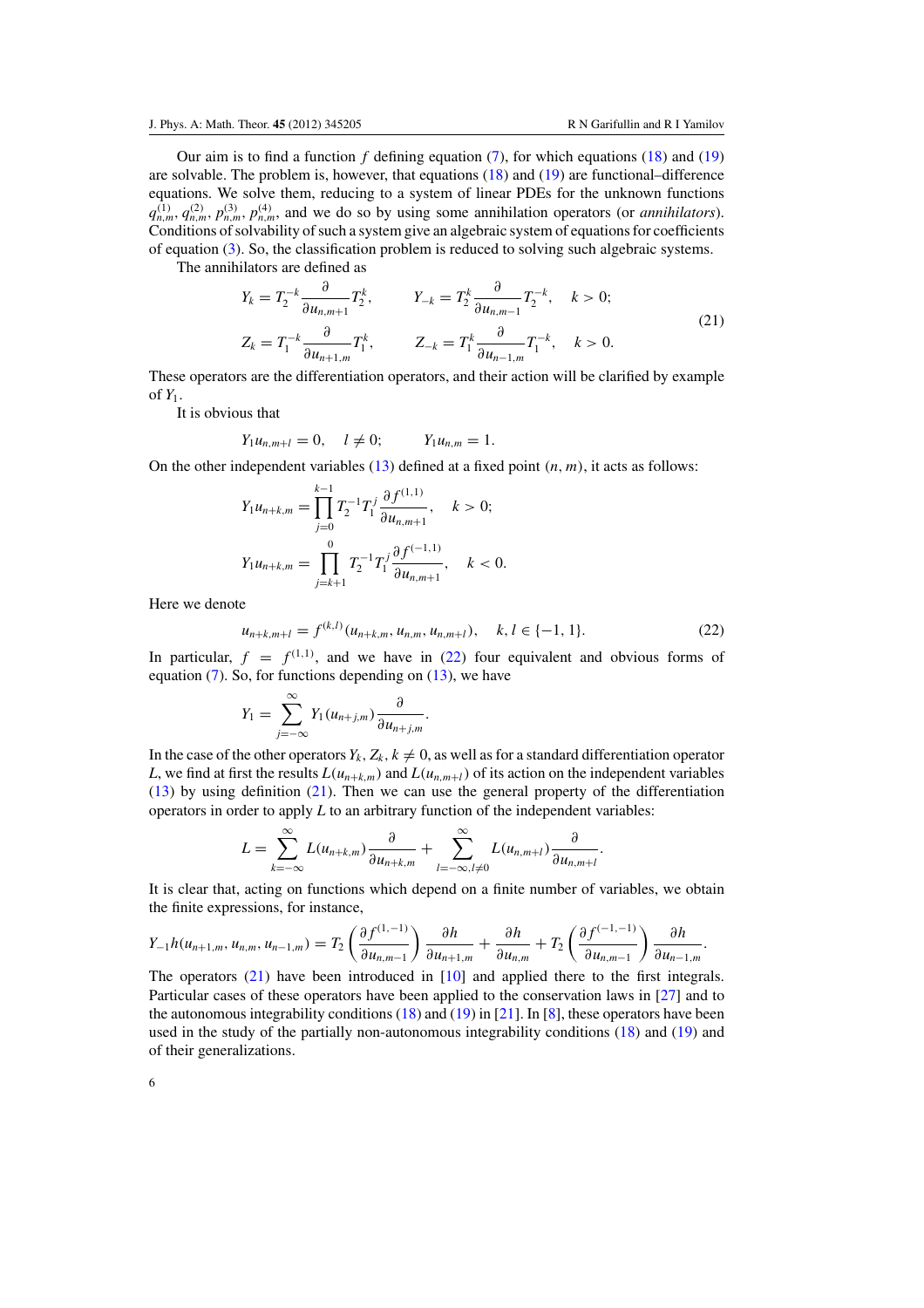<span id="page-7-0"></span>**Lemma 1.** *The operators [\(21\)](#page-6-0) annihilate the following functions:*

$$
Y_{-l}q_{n+k,m+l}^{(j)}=0, \quad j=1,2,
$$

*for all*  $l \neq 0$  *and*  $k$ ;

$$
Z_{-k}p_{n+k,m+l}^{(j)} = 0, \quad j = 3, 4,
$$

*for all*  $k \neq 0$  *and l*.

**Proof.** We give the proof in one of the cases, as the others are quite similar:

$$
Y_{-l}q_{n+k,m+l}^{(1)} = T_2^l \frac{\partial}{\partial u_{n,m-1}} T_2^{-l} T_2^l q_{n+k,m}^{(1)}
$$
  
= 
$$
T_2^l \frac{\partial}{\partial u_{n,m-1}} q_{n+k,m}^{(1)} (u_{n+2+k,m}, u_{n+1+k,m}, u_{n+k,m}) = 0,
$$
  
where  $l > 0$ .

*The use of annihilators.* When applying the operators

$$
\Lambda_{2,l} = \begin{cases} T_1^{-1} \sum_{j=0}^{l-1} T_2^j, & l > 0, \\ -T_1^{-1} \sum_{j=l}^{-1} T_2^j, & l < 0, \end{cases} \qquad \Lambda_{1,k} = \begin{cases} T_2^{-1} \sum_{j=0}^{k-1} T_1^j, & k > 0, \\ -T_2^{-1} \sum_{j=k}^{-1} T_1^j, & k < 0, \end{cases}
$$

to relations [\(18\)](#page-5-0), we obtain

$$
\begin{aligned}\n\Lambda_{2,l}(T_1 - 1)p_{n,m}^{(j)} &= \left(T_2^l - 1\right) q_{n-1,m}^{(j)}, \quad l \neq 0, \quad j = 1, 2; \\
(T_1^k - 1)p_{n,m-1}^{(j)} &= \Lambda_{1,k}(T_2 - 1) q_{n,m}^{(j)}, \quad k \neq 0, \quad j = 3, 4.\n\end{aligned} \tag{23}
$$

Then, applying *Y*−*l*, *Z*−*<sup>k</sup>* to equation (23), respectively, and taking into account lemma 1, we are led to

$$
Y_{-l}q_{n-1,m}^{(j)} = r_{n,m}^{(l,j)}, \quad l \neq 0, \quad j = 1, 2; \tag{24}
$$

$$
Z_{-k}p_{n,m-1}^{(j)} = s_{n,m}^{(k,j)}, \quad k \neq 0, \quad j = 3, 4.
$$
 (25)

Here the functions  $r_{n,m}^{(l,j)}$ ,  $s_{n,m}^{(k,j)}$  as well as coefficients of  $Y_{-l}$ ,  $Z_{-k}$  are explicitly expressed in terms of equation [\(3\)](#page-1-0).

We have an infinite system of linear non-homogeneous PDEs for each of four functions  $q_{n-1,m}^{(j)}$ ,  $p_{n,m-1}^{(j)}$ . We can add to equations (24) and (25) linear PDEs with the commutators  $[Y_l, Y_{l_2}]$  and  $[Z_{k_1}, Z_{k_2}]$  instead of the operators  $Y_{-l}$  and  $Z_{-k}$ . Also, we can decompose each equation with respect to additional variables  $u_{n,m+j}$ ,  $j \neq 0$ , in the case of (24) and with respect to  $u_{n+j,m}$ ,  $j \neq 0$ , in the case of (25).

Each of the unknown functions depends on three variables, so any four equations for each of the unknown functions must be linearly dependent. This provides the necessary conditions of integrability which are expressed in terms of the coefficients of equation [\(3\)](#page-1-0) only. In practice, equations (24) and (25) with  $l, k \in \{\pm 1, \pm 2\}$  are enough for the classification of equation [\(3\)](#page-1-0).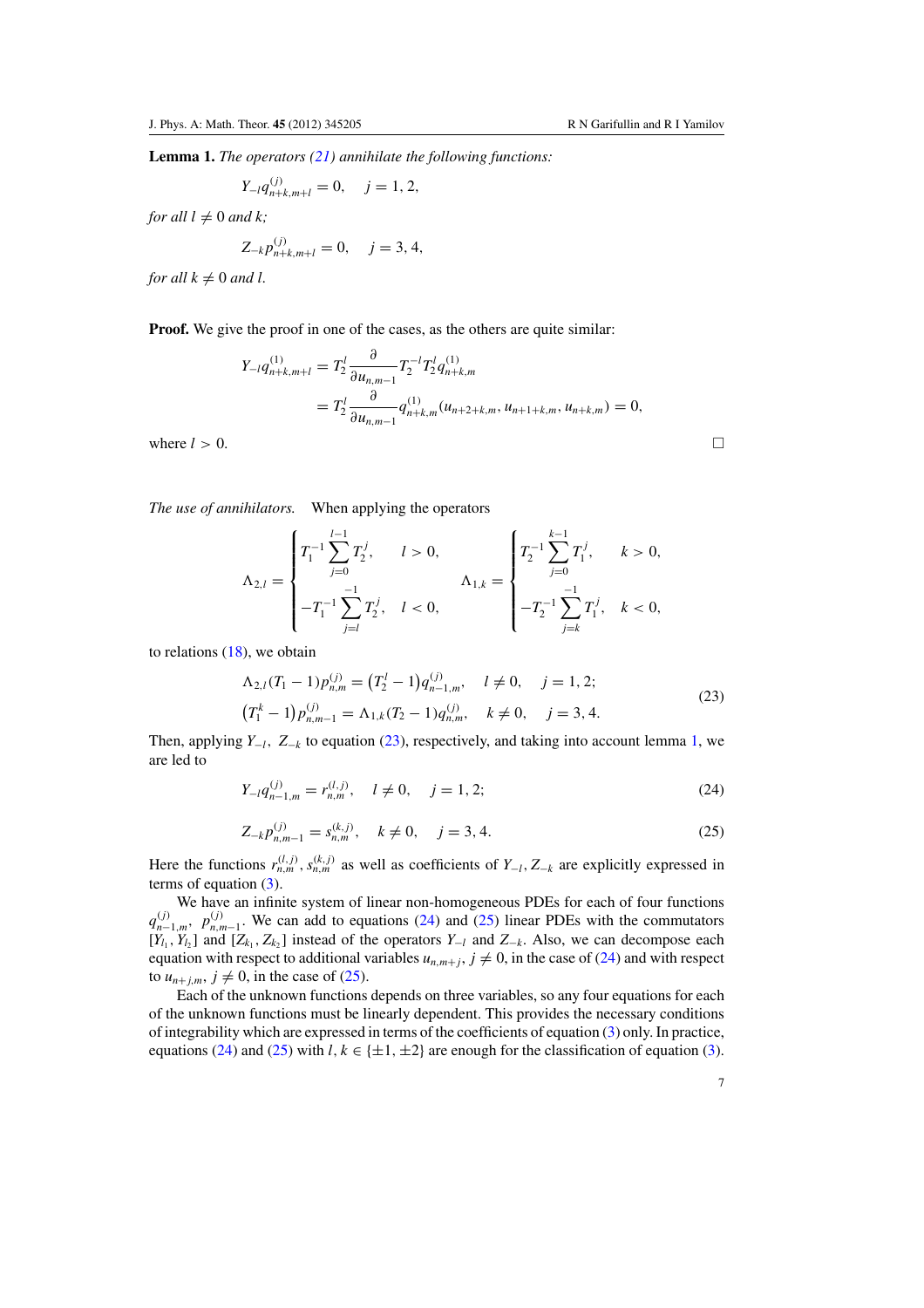<span id="page-8-0"></span>*First integrals.* Equations [\(5\)](#page-2-0) and [\(6\)](#page-2-0) for the first integrals imply the following relations:

 $T_1^k W_2 = W_2,$   $T_2^l$  $T_2^l W_1 = W_1,$  (26) with the arbitrary integers *k* and *l*. The operators *Z*<sup>−</sup>*<sup>k</sup>* and *Y*<sup>−</sup>*<sup>l</sup>* annihilate the left-hand sides of

equation (26), respectively. We get infinite systems of linear homogeneous PDEs for the first integrals  $W_1$  and  $W_2$ :

$$
Z_{-k}W_2 = 0, \ k \neq 0, \qquad Y_{-l}W_1 = 0, \ l \neq 0. \tag{27}
$$

By using the systems of equations  $(27)$ , we can solve the classification problem for equations like [\(3\)](#page-1-0), see section [3.4.](#page-16-0) We can also find the first integrals for a given equation, see section [3.3.](#page-12-0) Directly from the systems (27), we can find a dependence of first integrals on the independent variables [\(13\)](#page-3-0); an explicit dependence on *n* and *m* is specified as is shown in section [3.4.](#page-16-0)

# **3. Results**

#### *3.1. Classification theorem*

As a result of the generalized symmetry classification, we are led to the following list of discrete equations.

**List 2** (Equation (3) of the sine-Gordon and Burgers type together with their symmetries of the form (11))**.**

(1)  
\n
$$
(u_{n+1,m+1}-1)(u_{n,m+1}+1) = (u_{n+1,m}+1)(u_{n,m}-1),
$$
\n
$$
\frac{d}{dt_1}u_{n,m} = (u_{n,m}^2-1)(u_{n+1,m}-u_{n-1,m}),
$$
\n
$$
\frac{d}{dt_2}u_{n,m} = (u_{n,m}^2-1)\left(\frac{1}{u_{n,m+1}+u_{n,m}}-\frac{1}{u_{n,m}+u_{n,m-1}}\right).
$$
\n(2)  
\n
$$
(u_{n+1,m+1}-u_{n+1,m}+c_2)(u_{n,m}-u_{n,m+1}-c_2)+u_{n+1,m}-u_{n,m+1}+c_4=0,
$$
\n
$$
\frac{d}{dt_1}u_{n,m} = (u_{n+1,m}-u_{n,m}+c_2+c_4)(u_{n,m}-u_{n-1,m}+c_2+c_4),
$$
\n
$$
\frac{d}{dt_2}u_{n,m} = \frac{(u_{n,m+1}-u_{n,m})(u_{n,m}-u_{n,m-1})-c_2-c_2^2}{u_{n,m+1}-u_{n,m-1}+2c_2+1}.
$$
\n(3)

 $u_{n+1,m+1}u_{n,m+1} + b_2u_{n+1,m}u_{n,m} + c_1u_{n,m}u_{n,m+1} = 0, \quad b_2, c_1 \neq 0,$ d  $\frac{d}{dt_1} u_{n,m} = \frac{u_{n+1,m} u_{n,m}}{u_{n-1,m}},$   $\frac{d}{dt_2} u_{n,m} = \frac{u_{n,m} u_{n,m-1}}{u_{n,m+1} - b_2 u_{n,m-1}}.$ 

*(4)*

 $u_{n+1,m+1}u_{n,m} + u_{n+1,m}u_{n,m+1} + a_3u_{n+1,m+1}u_{n,m+1} + b_2u_{n+1,m}u_{n,m}$  $+c_1u_{n,m}u_{n,m+1}=0, \quad c_1, b_2 \neq 0,$ 

,

$$
\frac{d}{dt_1}u_{n,m} = (1 - a_3b_2) \frac{u_{n+1,m}u_{n,m}}{u_{n-1,m}} + c_1 \left(u_{n+1,m} + \frac{u_{n,m}^2}{u_{n-1,m}}\right)
$$
  

$$
\frac{d}{dt_2}u_{n,m} = \frac{(u_{n,m+1} + b_2u_{n,m})(u_{n,m} + b_2u_{n,m-1})}{a_3u_{n,m+1} - b_2u_{n,m-1}}.
$$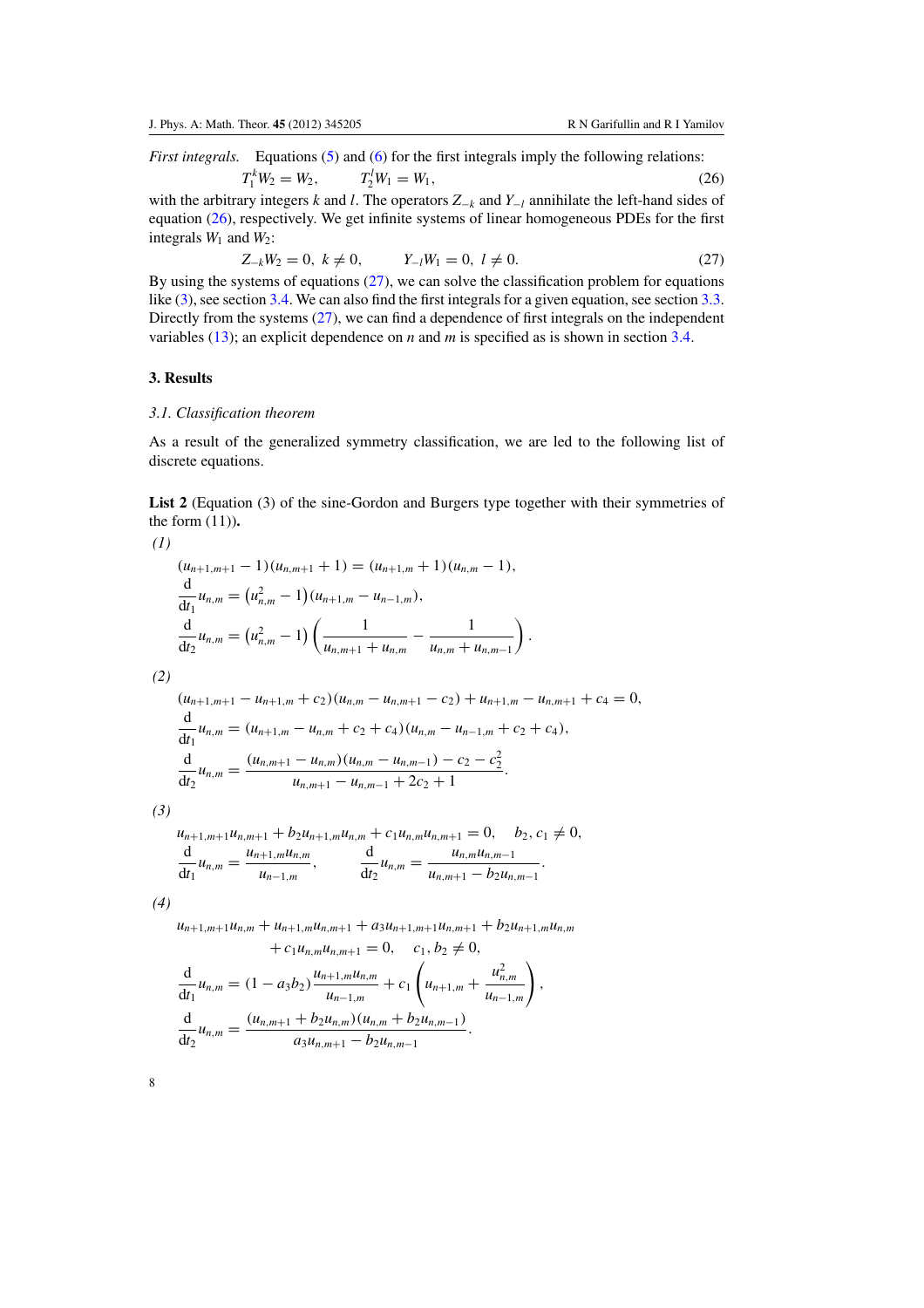<span id="page-9-0"></span>*(5)*

 $u_{n+1,m+1}u_{n,m} + u_{n+1,m}u_{n,m+1} + a_3u_{n+1,m+1}u_{n,m+1} + c_1u_{n,m}u_{n,m+1} = 0$ ,  $c_1, a_3 \neq 0$ , d  $\frac{d}{dt_1} u_{n,m} = \frac{u_{n+1,m} u_{n,m}}{u_{n-1,m}} + c_1$  $\left(u_{n+1,m} + \frac{u_{n,m}^2}{u_{n,m}^2}\right)$ *un*<sup>−</sup>1,*<sup>m</sup>*  $\overline{ }$ ,

$$
\frac{d}{dt_2}u_{n,m} = \frac{u_{n,m-1}u_{n,m}}{u_{n,m+1}} + a_3 \left(u_{n,m-1} + \frac{u_{n,m}^2}{u_{n,m+1}}\right)
$$

*(6) Discrete Burgers equation:*

$$
(u_{n+1,m+1} + d)(u_{n,m} + a_3)u_{n,m+1} + b_1(u_{n,m+1} + d)(u_{n+1,m} + a_3)u_{n,m} = 0,
$$
\n(28)

.

$$
a_3, b_1, d, |d + b_1 a_3| + |b_1^2 - 1| \neq 0,
$$
  
\n
$$
\frac{d}{dt_1} u_{n,m} = (-b_1)^{-m} u_{n,m} (u_{n+1,m} - u_{n,m}) C_1 + (-b_1)^m \frac{u_{n-1,m} - u_{n,m}}{u_{n-1,m}} C_2,
$$
\n(29)

$$
\frac{d}{dt_2}u_{n,m} = (-b_1)^n \frac{(u_{n,m} - u_{n,m+1})(u_{n,m} + a_3)}{u_{n,m+1} + d} C_3 + (-b_1)^{-n} \frac{(u_{n,m} - u_{n,m-1})(u_{n,m} + d)}{u_{n,m-1} + a_3} C_4.
$$
\n(30)

**Theorem 2.** *An equation of the form [\(3\)](#page-1-0) possesses properties enumerated in list 1 if and only if it is equivalent to an equation of list 2 up to a linear transformation*  $\hat{u}_{n,m} = \alpha u_{n,m} + \beta$ , *where*  $\alpha \neq 0$  *and*  $\beta$  *are constants. For equation* [\(6\)](#page-2-0) *of list* 2, the property 3 of list 1 has been *checked for*  $N = 2, 3$ *.* 

**Remark.** More precisely, we search for equations possessing properties of list 1 and obtain list 2. The resulting equations have properties 1, 2 and 4. Property 3 has been checked for all equations of list 2 except for equation [\(6\)](#page-2-0). In this case, we check the property only for  $N = 2, 3$ because of computational complexity.

In reality, there are some special cases of equation [\(6\)](#page-2-0) with more complicated first integrals [\[7\]](#page-22-0).

As for equations  $(1)$ –[\(5\)](#page-2-0), we hope that these equations do not have any first integrals at all; however, checking this property is an open problem which is also left for a future work.

All equations of list 2 are known. Equations  $(1)$ – $(5)$  can be found in the paper [\[21\]](#page-23-0), most of them in a slightly different form. Sometimes, transformations of the form

$$
\hat{u}_{n,m} = \frac{\alpha_{n,m} u_{n,m} + \beta_{n,m}}{\gamma_{n,m} u_{n,m} + \delta_{n,m}},
$$
\n(31)

i.e. non-autonomous Möbius transformations, as well as the transformations  $n \leftrightarrow m$  and  $m \rightarrow -m$  leave the equations within the class [\(3\)](#page-1-0). For example, the transform

$$
\hat{u}_{n,m} = u_{n,m} + \alpha n + \beta m
$$

changes in equation [\(2\)](#page-1-0) of list 2 the coefficients  $c_2$  and  $c_4$  only, and we can get any values of *c*<sub>2</sub> and *c*<sub>4</sub>, in particular  $c_2 = -1/2$ ,  $c_4 = 0$ . The form of equations [\(3\)](#page-1-0)–[\(5\)](#page-2-0) of list 2 is invariant under the transform

$$
\hat{u}_{n,m} = u_{n,m} \alpha^n \beta^m. \tag{32}
$$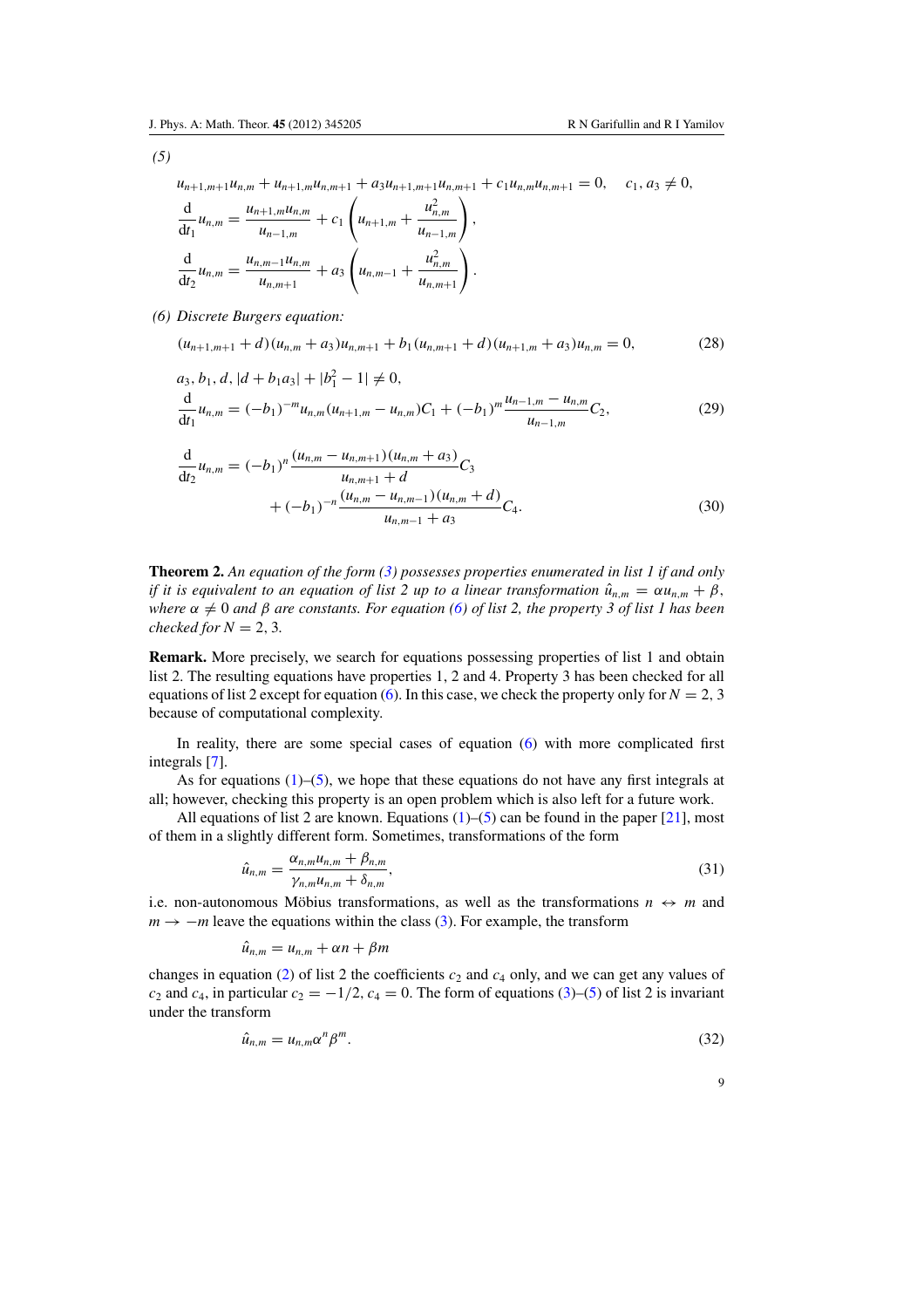In the case of equation [\(3\)](#page-1-0) we can make  $b_2 = c_1 = 1$ . The same transformation [\(32\)](#page-9-0) allows us to obtain  $a_3 = 0, b_2 = c_1 = 1$  or  $a_3 = b_2 = c_1 \neq 0$  in equation [\(4\)](#page-2-0) and  $a_3 = c_1 = 1$ in equation [\(5\)](#page-2-0). All the particular cases of equations  $(2)$ –(5), mentioned above, as well as equation [\(1\)](#page-1-0) are presented in [\[21](#page-23-0)]. As has been noted in [\[21\]](#page-23-0), equations [\(4\)](#page-2-0) with  $a_3 = 0$  and [\(5\)](#page-2-0) are equivalent to each other up to the transform  $m \rightarrow -m$ .

A detailed discussion of equations  $(1)$ –[\(5\)](#page-2-0) of list 2 and of their generalized symmetries together with proper references is presented in the paper [\[21\]](#page-23-0). We just remark here that most of these equations, namely equations  $(2)$ –[\(5\)](#page-2-0), come from [\[14\]](#page-22-0), where they are given in a more general form. In [\[21\]](#page-23-0), the authors have selected from those more general equations all sine-Gordon-type particular cases which are out of the well-known Adler–Bobenko–Suris list [\[3\]](#page-22-0).

While equations  $(1)$ –[\(5\)](#page-2-0) of the above list are pure analogues of the sine-Gordon equation, equation [\(6\)](#page-2-0) is a Burgers-type equation. The generalized symmetries [\(29\)](#page-9-0) and [\(30\)](#page-9-0) depend on the arbitrary constants  $C_1$ ,  $C_2$ ,  $C_3$  and  $C_4$  which may be equal to zero, and this is natural for Burgers-type equations. As well as in the continuous case, equation [\(6\)](#page-2-0) is derived from a linear equation by a discrete analogue of the Hopf–Cole transform:

$$
u_{n,m} = \frac{v_{n+1,m}}{v_{n,m}}.\t(33)
$$

The following non-autonomous linear equation

$$
v_{n+1,m+1} = \alpha_{n,m} v_{n+1,m} + \beta_{n,m} v_{n,m+1} + \gamma_{n,m} v_{n,m},
$$
\n(34)

where  $\alpha_{n,m}, \beta_{n,m}, \gamma_{n,m} \neq 0$  for any values of *n*, *m*, is transformed by (33) into

 $(u_{n+1,m+1} - \beta_{n+1,m})(\alpha_{n,m}u_{n,m} + \gamma_{n,m})u_{n,m+1}$  $=(u_{n,m+1} - \beta_{n,m})(\alpha_{n+1,m}u_{n+1,m} + \gamma_{n+1,m})u_{n,m}.$  (35)

Equation  $(28)$  is a particular case of equation  $(35)$  corresponding to

$$
\alpha_{n,m} = (-b_1)^n, \qquad \beta_{n,m} = -d, \quad \gamma_{n,m} = a_3(-b_1)^n. \tag{36}
$$

The generalized symmetries [\(29\)](#page-9-0) and [\(30\)](#page-9-0) are derived from the symmetries

$$
\frac{d}{dt_1}v_{n,m} = C_1(-b_1)^{-m}v_{n+1,m} + C_2(-b_1)^m v_{n-1,m},
$$
  
\n
$$
\frac{d}{dt_2}v_{n,m} = -C_3v_{n,m+1} - C_4v_{n,m-1}
$$

of equations  $(34)$  and  $(36)$  by the same transformation  $(33)$ .

Equation [\(28\)](#page-9-0) in the case  $b_1 = -1$  has been found in [\[13\]](#page-22-0). The general form (35) together with the transformation  $(33)$  is presented in [\[26\]](#page-23-0). We have here a slight autonomous generalization of equation [\(28\)](#page-9-0) with  $b_1 = -1$  which, however, has the non-autonomous generalized symmetries and which is related to a non-autonomous linear equation.

It is interesting that there are the Darboux integrable equations among such Burgers-type equations. A non-degenerate equation of the form [\(28\)](#page-9-0) has two *N*-point first integrals with  $2 \leq N \leq 3$  if and only if

$$
a_3, b_1, d \neq 0, d + b_1 a_3 = b_1^2 - 1 = 0.
$$
\n
$$
(37)
$$

In the case  $b_1 = 1$ , equations [\(28\)](#page-9-0) and (37) are equivalent to equation [\(6\)](#page-2-0) of list 3 (see below) up to a rescale of  $u_{n,m}$ . In the case  $b_1 = -1$ , we obtain equation [\(4\)](#page-2-0) of list 4 by using a Möbius transformation [\(17\)](#page-4-0) and the transformation  $n \leftrightarrow m$ .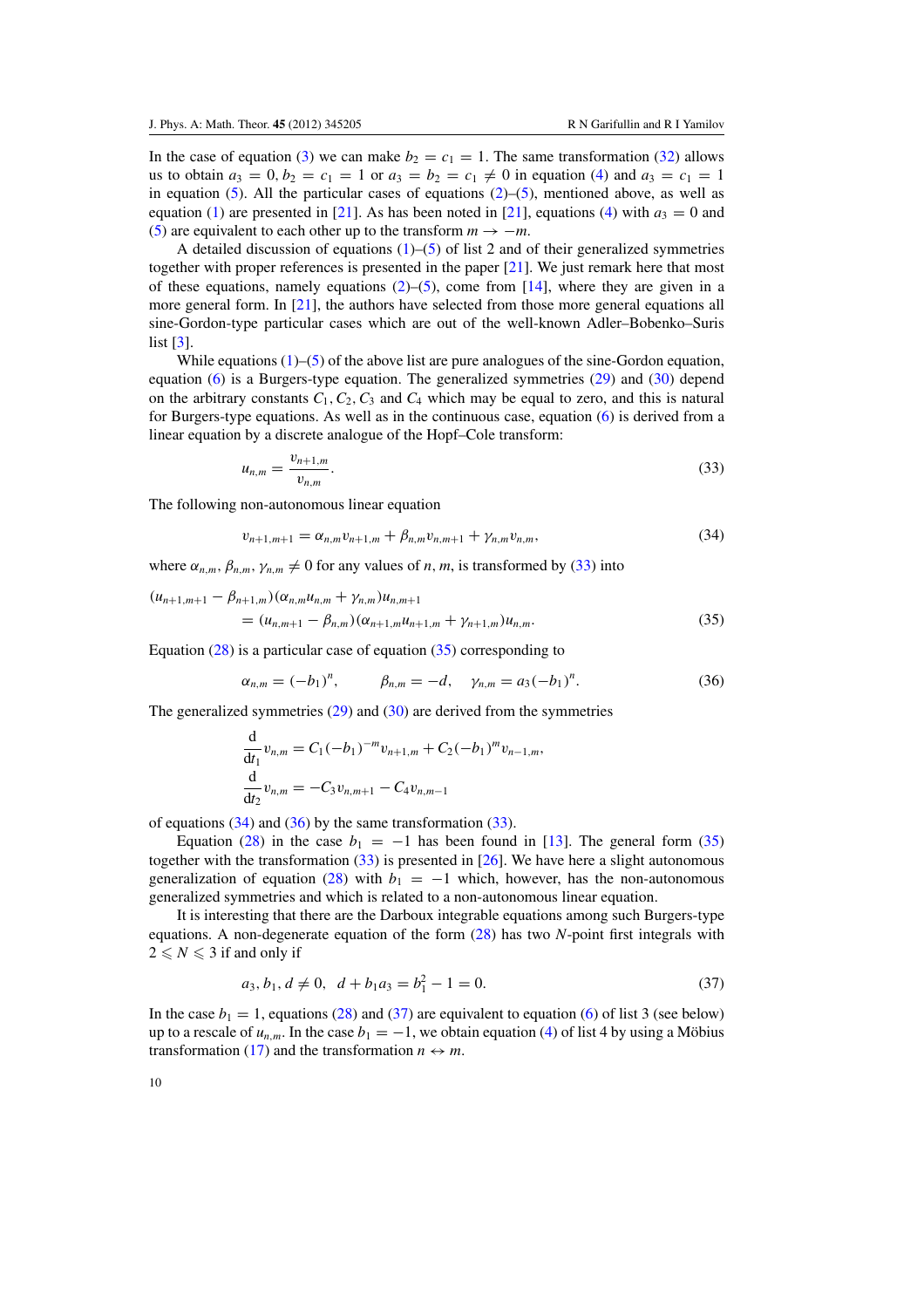# <span id="page-11-0"></span>*3.2. Example with a nonstandard symmetry structure*

Among integrable hyperbolic equations of the form [\(2\)](#page-1-0), there are not only the sine-Gordon and Louville equations but also the Tzitzeica equation

$$
u_{xy} = e^u + e^{-2u},
$$
\t(38)

see e.g. [\[30,](#page-23-0) [36\]](#page-23-0). This equation is not Darboux integrable and it differs from the sine-Gordon equation in a more complicated structure of the generalized symmetries. Here we present an equation whose generalized symmetries have a more complicated structure than symmetries presented in list 2.

The following equation

$$
u_{n+1,m+1}(u_{n,m}-u_{n,m+1})-u_{n+1,m}(u_{n,m}+u_{n,m+1})+1=0
$$
\n(39)

satisfies all the integrability conditions ([\(18\)](#page-5-0) and [\(19\)](#page-5-0)) and does not have any *N*-point first integral, such that  $2 \leq N \leq 7$ . It has one of the generalized symmetries of the form [\(11\)](#page-3-0)

$$
\frac{\mathrm{d}}{\mathrm{d}t_2}u_{n,m}=(-1)^n\frac{u_{n,m+1}u_{n,m-1}+u_{n,m}^2}{u_{n,m+1}+u_{n,m-1}}.\tag{40}
$$

However, there is no second symmetry of the form [\(11\)](#page-3-0) in this case as well as no five-point symmetry  $(4)$ ,  $(9)$ .

We have found a more complicated generalized symmetry in the *n*-direction:

$$
\frac{\mathrm{d}}{\mathrm{d}t_1}u_{n,m}=h_{n,m}h_{n-1,m}(a_nu_{n+2,m}-a_{n-1}u_{n-2,m}),\tag{41}
$$

where

$$
h_{n,m}=1-2u_{n+1,m}u_{n,m}, \quad a_{n+2}=a_n.
$$

We have done that by using a technique developed in [\[8](#page-22-0)]. The symmetry depends on an arbitrary two-periodic function  $a_n$  which can be expressed in the form

$$
a_n = \tilde{a} + \hat{a}(-1)^n. \tag{42}
$$

There are here the autonomous particular case  $a_n = 1$  and the non-autonomous one  $a_n = (-1)^n$ , and they generate all the other possible subcases as linear combinations. For instance, we have

$$
a_n = \frac{1 + (-1)^n}{2} = \begin{cases} 0, & n = 2k + 1; \\ 1, & n = 2k. \end{cases} \tag{43}
$$

The generalized symmetries (40) and (41) in themselves exemplify integrable differential– difference equations. One can see that  $n$  is an outer parameter in equation (40), and this equation is really a known  $(1+1)$ -dimensional autonomous equation of the Volterra type [\[35\]](#page-23-0). In the case of equation  $(41)$ , we have the essentially non-autonomous differential–difference equation with two-periodic coefficient *an*.

Equation (41) possesses the following two conservation laws:

$$
\frac{\mathrm{d}}{\mathrm{d}t_1}p_{n,m}^{(i)}=(T_1-1)q_{n,m}^{(i)}, i=1,2,
$$

with the conserved densities

$$
p_{n,m}^{(1)} = \log h_{n,m}, \quad p_{n,m}^{(2)} = a_n h_{n+1,m} h_{n-1,m} - a_{n-1} h_{n,m} - 2 a_n u_{n+2,m} u_{n-1,m}.
$$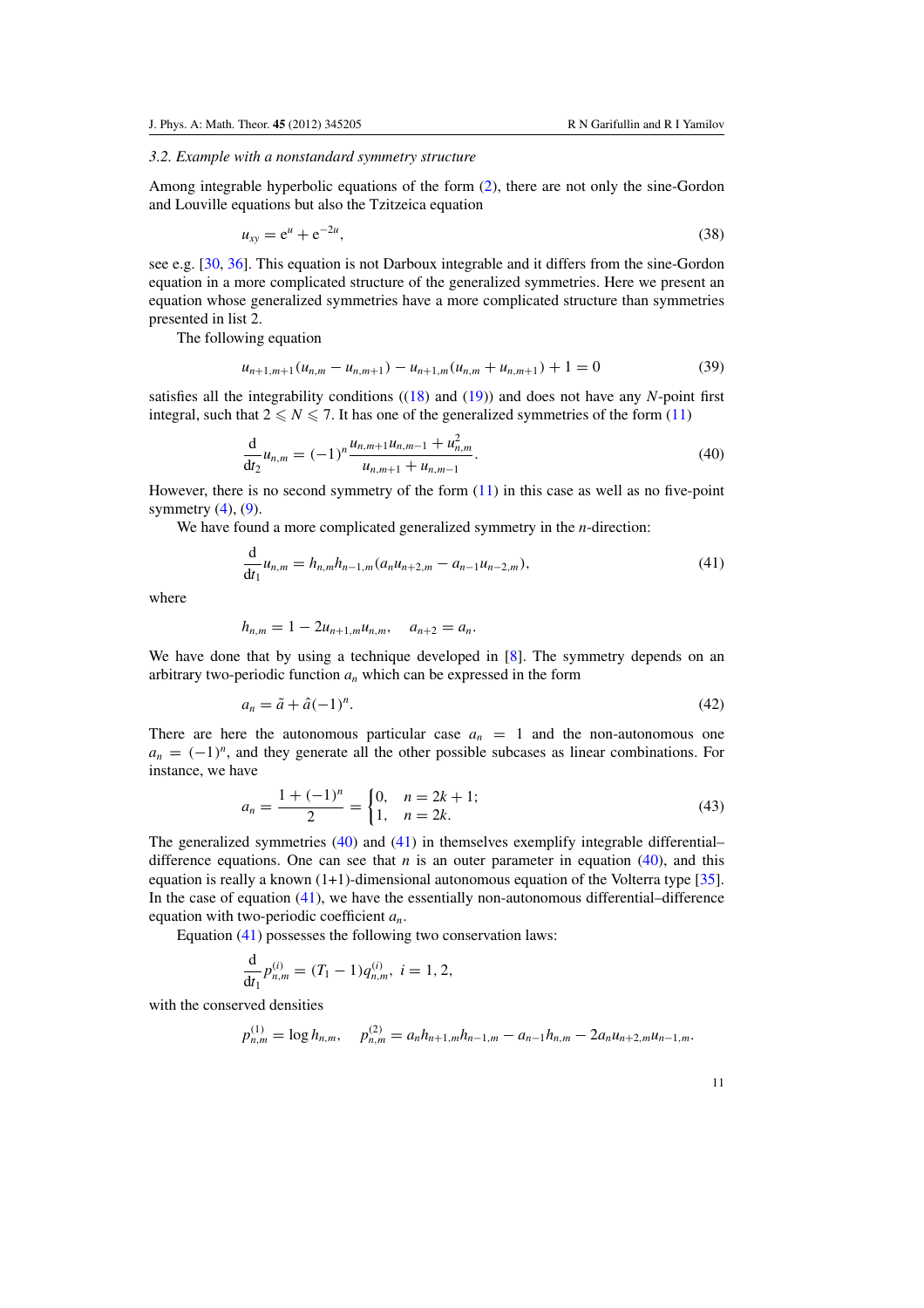<span id="page-12-0"></span>The functions  $q_{n,m}^{(i)}$  are found automatically, see e.g. [\[35\]](#page-23-0). There is the following generalized symmetry of equation [\(41\)](#page-11-0):

$$
\frac{d}{dt'_1}u_{n,m} = h_{n,m}h_{n-1,m}(b_nu_{n+4,m}h_{n+2,m}h_{n+1,m} - b_{n-1}h_{n-2,m}h_{n-3,m}u_{n-4,m}+ 2u_{n,m}(b_{n-1}u_{n+3,m}u_{n-2,m}h_{n+1,m} - b_nh_{n-2,m}u_{n+2,m}u_{n-3,m})+ 2(2u_{n+1,m}u_{n,m}u_{n-1,m} - u_{n+1,m} - u_{n-1,m})(b_nu_{n+2,m}^2 - b_{n-1}u_{n-2,m}^2)+ 2u_{n,m}(b_{n-1}u_{n+1,m}u_{n-2,m} - b_nu_{n+2,m}u_{n-1,m})), \quad b_{n+2} = b_n.
$$
\n(44)

It can be checked that equation (44) is a generalized symmetry of the discrete equation [\(39\)](#page-11-0) too. It can also be checked that any two symmetries

$$
D_{t'}u_{n,m} = G'_{n,m}, \quad D_{t''}u_{n,m} = G''_{n,m}
$$
\n(45)

of the form  $(41)$  or  $(44)$  commute:

$$
[D_{t'}, D_{t''}]u_{n,m} = D_{t'}G_{n,m}^{''} - D_{t''}G_{n,m}^{'} = 0.
$$

Among the integrable differential–difference equations of the form

$$
\frac{\partial}{\partial \tau} v_n = H(v_{n+2}, v_{n+1}, v_n, v_{n-1}, v_{n-2}),
$$
\n(46)

there exist not only generalized symmetries of Volterra-type equations but also the lowest terms of their own hierarchies. Equations of the second type may be called the Itoh–Narita– Bogoyavlensky equations, see e.g. [\[6,](#page-22-0) [25](#page-23-0), [17](#page-23-0)], for example

$$
\partial_{\tau} v_n = v_n (v_{n+2} + v_{n+1} - v_{n-1} - v_{n-2}). \tag{47}
$$

The most recent examples of this type can be found in  $[2, 29]$  $[2, 29]$  $[2, 29]$ , and all such examples are autonomous. Up to our knowledge, equation [\(41\)](#page-11-0) is a new integrable example of this kind; moreover, it is non-autonomous. The discrete equation [\(39\)](#page-11-0) is possibly a new example similar to the Tzitzeica equation. Another equation like that is discussed in [\[2](#page-22-0)].

Let us note that there is one more integrable equation of the class [\(3\)](#page-1-0) which has the same properties as equation [\(39\)](#page-11-0):

$$
u_{n+1,m+1}(u_{n,m}+u_{n,m+1})+u_{n+1,m}(u_{n,m}-u_{n,m+1})-1=0.
$$

This example is, however, trivial in the sense that it is related to equation [\(39\)](#page-11-0) by the transformation  $\hat{u}_{n,m} = (-1)^m u_{n,m}$ .

# *3.3. Darboux integrable equations*

Classifying the discrete equations  $(3)$ , we find the cases when the conservation laws  $(18)$  and [\(19\)](#page-5-0) and generalized symmetries [\(11\)](#page-3-0) depend on arbitrary functions of the form [\(14\)](#page-4-0). Such a situation is explained by the existence of first integrals.

In cases like that the systems of PDEs [\(24\)](#page-7-0) and [\(25\)](#page-7-0), we use in the symmetry classification, are degenerate, and their solutions also depend on some arbitrary functions. In all such cases we verify whether a discrete equation is Darboux integrable. If the result is positive, we include the equation in one of two lists given below.

List 3 contains equations which have *N*-point first integrals, such that  $N\geqslant 3.$  Any equation presented in list 4 has one two-point first integral.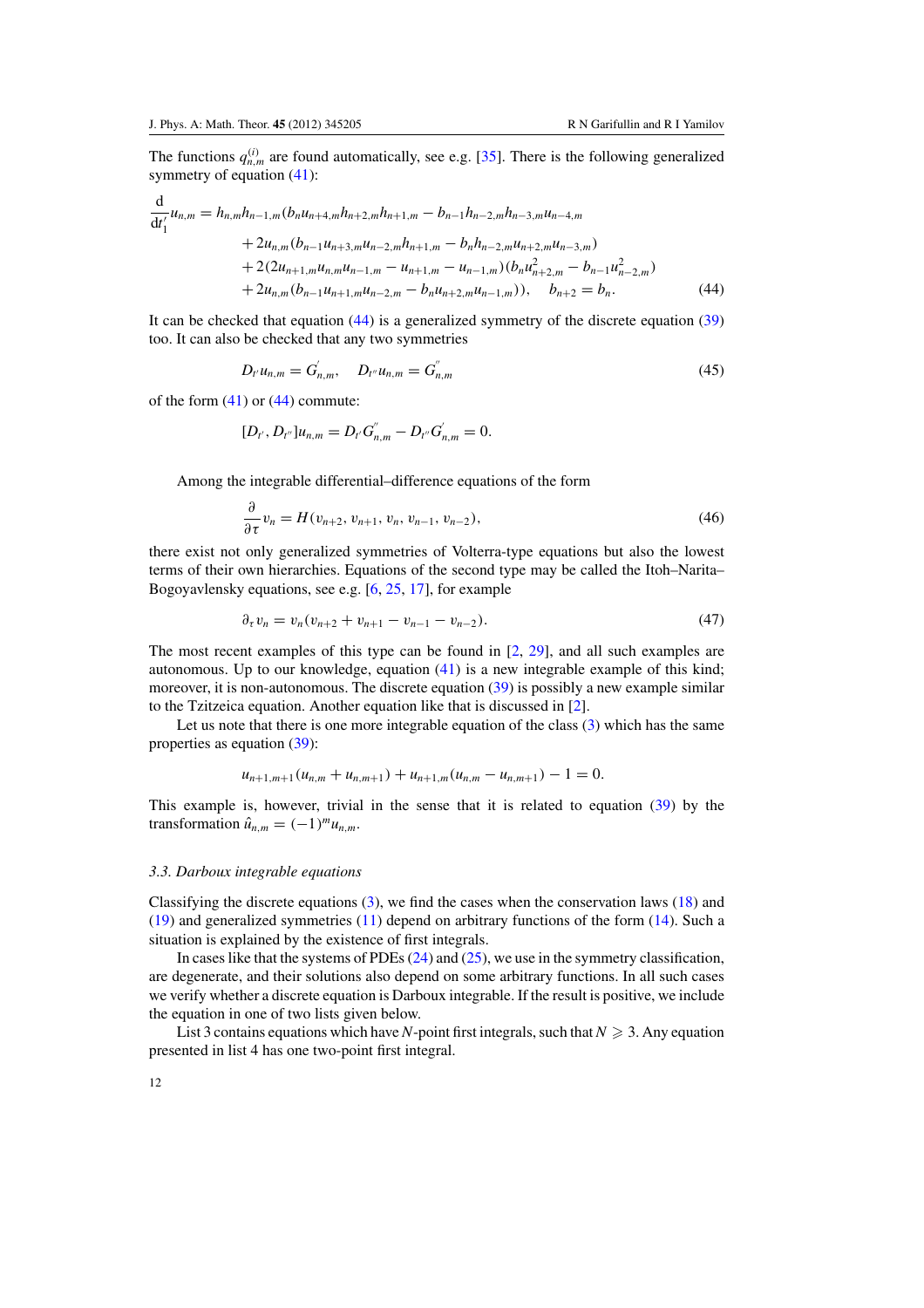**List 3** (Darboux integrable equations with their first integrals  $W_1$ ,  $W_2$ : both  $N$ -point integrals are such that  $N \ge 3$ ).

(1)

$$
(u_{n+1,m+1} - u_{n+1,m})(u_{n,m} - u_{n,m+1}) + u_{n+1,m+1} + u_{n+1,m} + u_{n,m+1} + u_{n,m} = 0,
$$
  
\n
$$
W_1 = \frac{2(u_{n+1,m} + u_{n,m}) + 1}{(u_{n+2,m} - u_{n,m})(u_{n+1,m} - u_{n-1,m})},
$$
  
\n
$$
W_2 = (-1)^n \frac{u_{n,m+1} + u_{n,m-1} - 2(u_{n,m} + 1)}{u_{n,m+1} - u_{n,m-1}}.
$$

(2)

 $u_{n+1,m+1}(u_{n,m} + b_2u_{n,m+1}) + u_{n+1,m}(b_2u_{n,m} + u_{n,m+1}) + c_4 = 0, b_2, |b_2^2 - 1| + |c_4| \neq 0,$  $W_1 = \frac{u_{n+1,m}u_{n,m}(b_2^2-1)+b_2c_4}{(a_1-a_2)(a_2-a_1)}$  $\frac{u_{n+1,m}u_{n,m}(0)}{(u_{n+2,m}-u_{n,m})(u_{n+1,m}-u_{n-1,m})},$ 

$$
(u_{n+2,m} - u_{n,m})(u_{n+1,m} - u_{n-1,m})
$$
  

$$
W_2 = (-1)^n \frac{b_2(u_{n,m+1} + u_{n,m-1}) + 2u_{n,m}}{u_{n,m+1} - u_{n,m-1}}.
$$

(3)

$$
(u_{n+1,m} + a_3u_{n+1,m+1})(u_{n,m} + a_3u_{n,m+1}) + u_{n+1,m} + u_{n,m} + \frac{1}{a_3 + 1} = 0, \quad a_3 \neq -1, 0,
$$
  
\n
$$
W_1 = (-a_3)^{-m} \frac{(a_3 + 1)(u_{n+1,m} + u_{n,m}) + 1}{(u_{n+2,m} - u_{n,m})(u_{n+1,m} - u_{n-1,m})},
$$
  
\n
$$
W_2 = \left(\frac{u_{n,m-1} + a_3u_{n,m} + 1}{\sqrt{-a_3}(u_{n,m} + a_3u_{n,m+1})}\right)^{(-1)^n}.
$$

(4)

$$
u_{n+1,m+1}u_{n,m} + b_3u_{n+1,m}u_{n,m+1} + 1 = 0, b_3 = \pm 1,
$$
  
\n
$$
W_1 = (-b_3)^m \frac{u_{n+1,m} - b_3u_{n-1,m}}{u_{n,m}},
$$
  
\n
$$
W_2 = (-b_3)^n \frac{u_{n,m+1} - b_3u_{n,m-1}}{u_{n,m}}.
$$

(5)

$$
(u_{n+1,m+1} + 1)(u_{n,m} + 1) - (u_{n+1,m} - 1)(u_{n,m+1} - 1) = 0,
$$
  
\n
$$
W_1 = \frac{u_{n,m}^2 - 1}{(u_{n+1,m} + u_{n,m})(u_{n-1,m} + u_{n,m})},
$$
  
\n
$$
W_2 = \frac{u_{n,m}^2 - 1}{(u_{n,m+1} + u_{n,m})(u_{n,m-1} + u_{n,m})}.
$$

(6)

$$
(u_{n+1,m+1} - 1)(u_{n,m} + 1)u_{n,m+1} + (u_{n,m+1} - 1)(u_{n+1,m} + 1)u_{n,m} = 0,
$$
  
\n
$$
W_1 = (-1)^m \frac{(u_{n+1,m}u_{n,m} - 1)u_{n-1,m}}{u_{n-1,m}u_{n,m} - 1},
$$
  
\n
$$
W_2 = (-1)^n \frac{(u_{n,m} + u_{n,m+1})(u_{n,m-1} + 1)}{(u_{n,m+1} - 1)(u_{n,m-1} + u_{n,m})}.
$$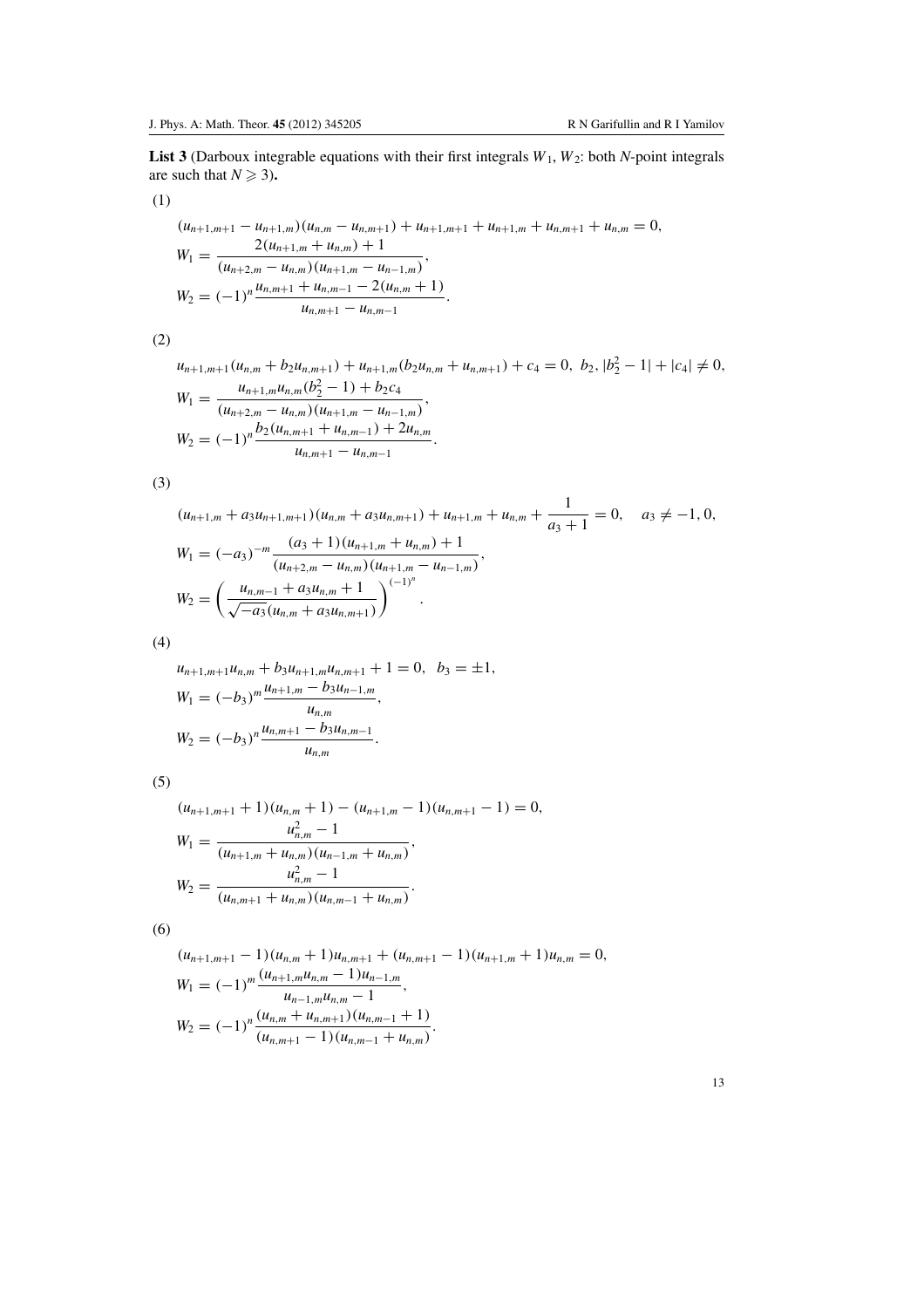To our knowledge, the non-autonomous first integrals have not been considered in the literature. Only equations [\(4\)](#page-2-0) with  $b_3 = -1$  and [\(5\)](#page-2-0) of this list, whose first integrals are autonomous, are known. Equation  $(5)$  of list 3 has been found in  $[16]$  $[16]$ ; its integrals and a linearizing transformation are presented in [\[5](#page-22-0)].

Equation [\(4\)](#page-2-0) of the list with an arbitrary parameter  $b_3$  satisfies all four integrability conditions  $(18)$  and  $(19)$ , but it does not have generalized symmetries of the form  $(4)$ ,  $(9)$ as well as symmetries similar to equation  $(41)$ . It can be proved that equation  $(4)$  possesses *N*-point integrals with  $2 \le N \le 7$  iff  $b_3^2 = 1$ . The case  $b_3 = -1$  is presented in [\[15\]](#page-23-0); the first integrals of this equation in different forms are given in [\[28,](#page-23-0) [12\]](#page-22-0).

**List 4** (Darboux integrable equations: in all cases, one of two *N*-point first integrals is such that  $N = 2$ ).

(1)

$$
u_{n+1,m+1}u_{n,m+1} + b_2(u_{n+1,m} + d)(u_{n,m} + d) = 0, \quad b_2 \neq 0,
$$
  
\n
$$
W_1 = (-b_2)^{-m} (u_{n+2,m} - u_{n,m})(u_{n+1,m} - u_{n-1,m}),
$$
  
\n
$$
W_2 = \left(\frac{\sqrt{-b_2}(u_{n,m} + d)}{u_{n,m+1}}\right)^{(-1)^n}.
$$

(2)

$$
u_{n,m}u_{n,m+1}(u_{n+1,m+1} + b_1u_{n+1,m}) + u_{n,m} + b_1u_{n,m+1} = 0, \quad b_1^2 = 1,
$$
  
\n
$$
W_1 = (-b_1)^m \frac{u_{n+1,m}u_{n,m} + 1}{u_{n,m}},
$$
  
\n
$$
W_2 = \frac{(u_{n,m+2} + b_1u_{n,m+1})(u_{n,m} + b_1u_{n,m-1})}{(u_{n,m+2} - u_{n,m})(u_{n,m+1} - u_{n,m-1})}.
$$

(3)

$$
u_{n+1,m+1}u_{n,m+1} - u_{n+1,m}u_{n,m} + u_{n,m+1} - u_{n,m} = 0,
$$
  
\n
$$
W_1 = u_{n,m}(u_{n+1,m} + 1),
$$
  
\n
$$
W_2 = \frac{(u_{n,m+2} - u_{n,m})(u_{n,m+1} - u_{n,m-1})}{(u_{n,m+2} - u_{n,m+1})(u_{n,m} - u_{n,m-1})}.
$$

(4)

$$
u_{n+1,m+1}u_{n,m}-u_{n+1,m}u_{n,m+1}+u_{n+1,m}-u_{n,m}=0,
$$
  
\n
$$
W_1=\frac{u_{n+1,m}-u_{n,m}}{u_{n,m}-u_{n-1,m}},\qquad W_2=\frac{u_{n,m+1}-1}{u_{n,m}}.
$$

(5)

$$
(u_{n+1,m+1} - u_{n+1,m} + b_4)(u_{n,m+1} - u_{n,m} + b_4) = d^2, \quad d \neq 0,
$$
  
\n
$$
W_1 = u_{n+1,m} - u_{n-1,m},
$$
  
\n
$$
W_2 = (-1)^n \frac{u_{n,m+1} - u_{n,m} + b_4 - d}{u_{n,m+1} - u_{n,m} + b_4 + d}.
$$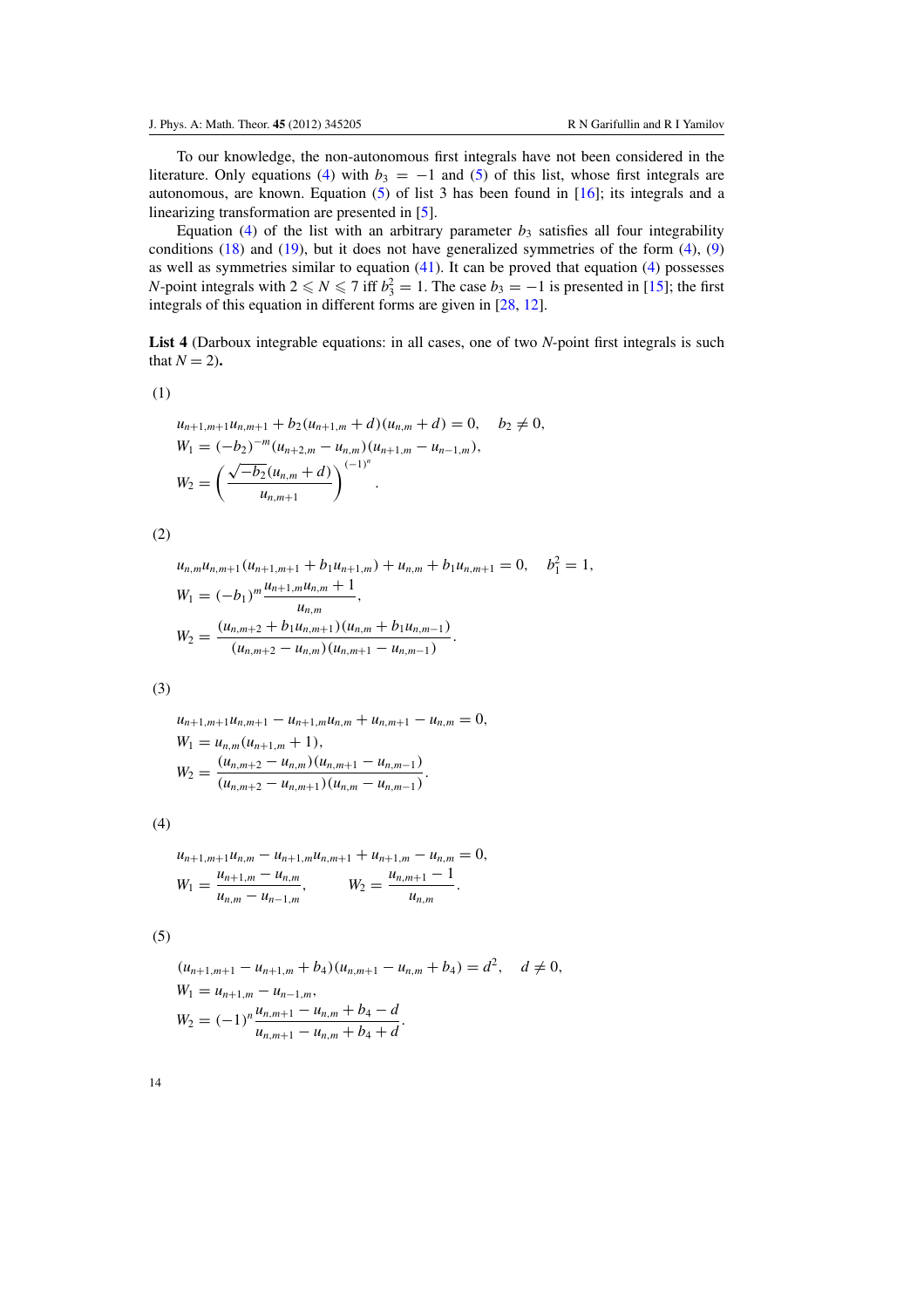<span id="page-15-0"></span>(6)

$$
u_{n+1,m+1}(a_2u_{n,m} + u_{n,m+1}) + a_2^2u_{n+1,m}u_{n,m} = 0, \quad a_2 \neq 0,
$$
  
\n
$$
W_1 = a_2^{-3m}u_{n+1,m}u_{n,m}u_{n-1,m},
$$
  
\n
$$
W_2 = d^{-n}\frac{a_2u_{n,m} - du_{n,m+1}}{a_2du_{n,m} - u_{n,m+1}}, \quad d = -\frac{1+\sqrt{3}i}{2}, \quad i^2 = -1.
$$

(7)

$$
u_{n+1,m+1}(a_2u_{n,m} + u_{n,m+1}) + u_{n+1,m}(a_2^2u_{n,m} - a_2u_{n,m+1}) = 0, \quad a_2 \neq 0,
$$
  
\n
$$
W_1 = (-a_2^2)^{-m}u_{n+1,m}u_{n-1,m},
$$
  
\n
$$
W_2 = i^n \frac{a_2u_{n,m} + i u_{n,m+1}}{a_2 i u_{n,m} + u_{n,m+1}}, \quad i^2 = -1.
$$

(8)

$$
u_{n+1,m+1}(a_2u_{n,m}+u_{n,m+1})+u_{n+1,m}((a_2^2-d^2)u_{n,m}+a_2u_{n,m+1})=0, \quad d \neq 0,
$$
  

$$
W_1=\frac{u_{n+1,m}}{u_{n-1,m}}, \qquad W_2=(-1)^n\frac{(a_2+d)u_{n,m}+u_{n,m+1}}{(a_2-d)u_{n,m}+u_{n,m+1}}.
$$

(9)

$$
u_{n+1,m+1}u_{n,m+1} + u_{n+1,m}u_{n,m} + c_4 = 0,
$$
  
\n
$$
W_1 = (-1)^m (2u_{n+1,m}u_{n,m} + c_4), \qquad W_2 = \left(\frac{u_{n,m+1}}{u_{n,m-1}}\right)^{(-1)^n}
$$

Equations [\(2\)](#page-1-0) of the last list with  $b_1 = 1$  and  $b_1 = -1$  are equivalent up to a non-autonomous point transformation to each other and to an equation presented in [\[5\]](#page-22-0). Equation [\(3\)](#page-1-0) coincides up to an autonomous Möbius transformation ( $17$ ) with an example of [\[28](#page-23-0)]. Some of the equations of lists 3 and 4 may be related by the non-invertible transformations which, however, are not discussed here, see e.g. the examples in [\[9](#page-22-0), [28](#page-23-0)].

The first integrals  $W_2$  of the form  $W_2 = \phi^{(-1)^n}$  can be rewritten in the form

$$
\hat{W}_2 = (-1)^n \hat{\phi}, \qquad \hat{\phi} = \frac{1+\phi}{1-\phi};
$$
\n(48)

.

see the examples given in equation [\(3\)](#page-1-0) of list 3 and in equations [\(1\)](#page-1-0) and [\(9\)](#page-3-0) of list 4.

The non-autonomous first integrals  $W_2$  of the form

$$
W_2=(\sqrt[k]{1})^n\Omega
$$

can be rewritten in the autonomous form

$$
\hat{W}_2 = W_2^k = \Omega^k;
$$

see the examples given in equations  $(1)$ ,  $(2)$  and  $(6)$  of list 3 and in equations  $(5)$ – $(8)$  of list 4. The form of  $W_2$  we use is simpler in a sense, and the transition from  $\tilde{W}_2$  to  $W_2$  is not single-valued. The same can be said about the first integrals  $W_1$  given in equation [\(6\)](#page-2-0) of list 3 and  $(9)$  of list 4.

The equations of list 4 are more convenient from the viewpoint of finding their solutions due to the existence of a two-point first integral; see a detailed discussion in section [3.4.](#page-16-0) It is not an easy problem to construct solutions of Darboux integrable equations using transforms given in equations  $(5)$  and  $(6)$ . There may exist some more efficient linearizing transformations convenient for the construction of exact solutions. As has been said above, one example with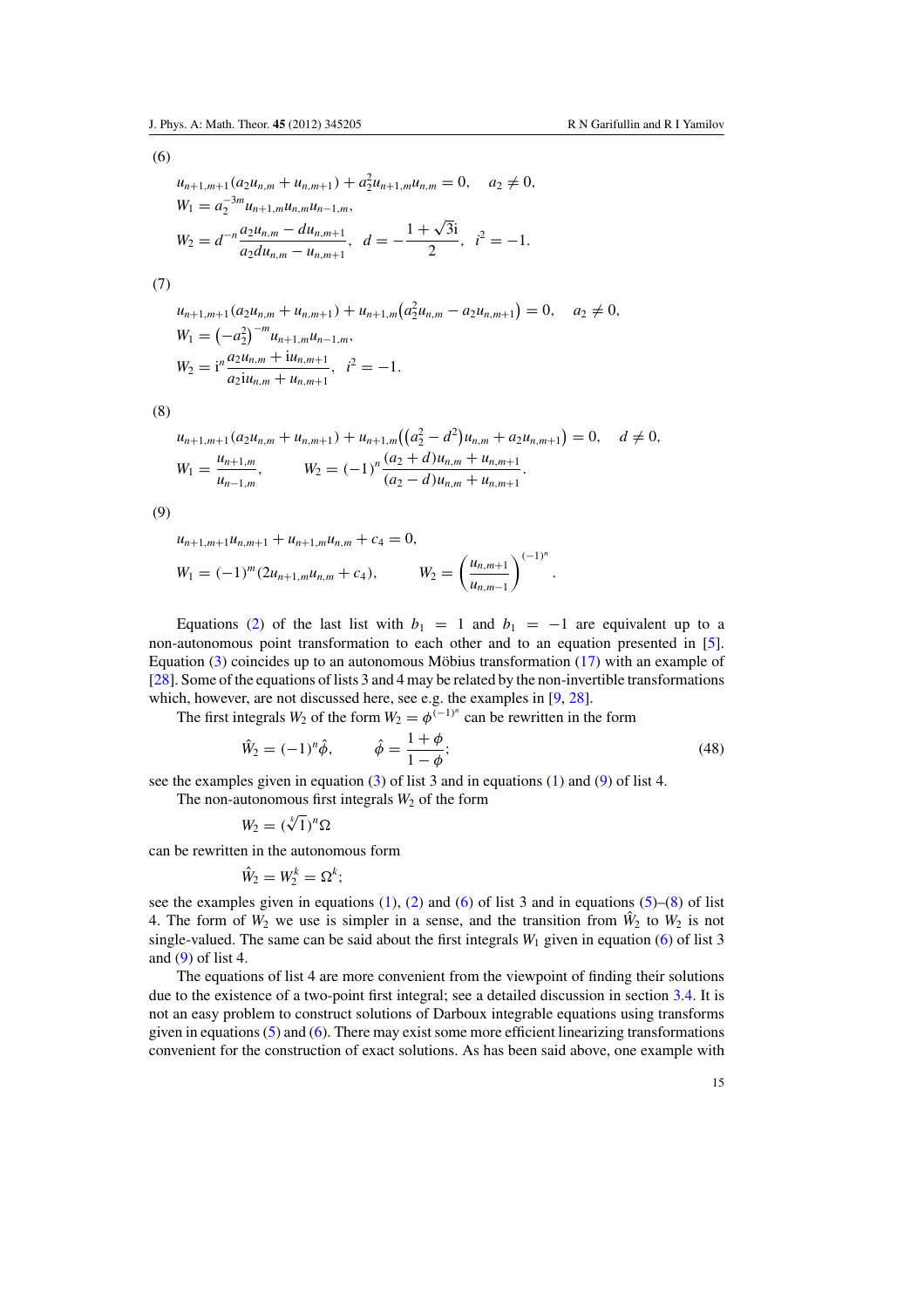<span id="page-16-0"></span>such a transformation is given by equation [\(5\)](#page-2-0) of list 3. Another example, i.e. the discrete Burgers equation, is discussed at the end of section [3.1.](#page-8-0) Examples of this kind together with exact solutions are considered in  $[2, 5, 28]$  $[2, 5, 28]$  $[2, 5, 28]$  $[2, 5, 28]$  $[2, 5, 28]$  $[2, 5, 28]$ . The search for such effective linearizing transformations for the other equations of lists 3 and 4 is an open problem.

## *3.4. Equations linearizable via a two-point first integral*

In this section we search for equations of the class [\(3\)](#page-1-0) which have at least one two-point first integral. We show that all such equations are equivalent to a linear non-autonomous discrete equation. As a result, we obtain lists 5 and 6, see below. The equations of list 4 have two first integrals one of which is two-point one, and therefore all equations of this list are contained in lists 5 and 6. Moreover, lists 5 and 6 will be complete, while list 4 is just a collection of equations of a certain type.

The class of equations [\(3\)](#page-1-0) is not symmetric under the transformation  $n \leftrightarrow m$ . For this reason, we discuss separately two cases corresponding to two-point first integrals in different directions.

*3.4.1. Case 1.* Here we consider two-point first integrals in the second direction (or in the *m*-direction) which are of the form

$$
(T_1 - 1)W_2 = 0, \quad W_2 = w_n^{(2)}(u_{n,m}, u_{n,m+1}), \tag{49}
$$

where  $\partial_{u_n,m}W_2 \neq 0$ ,  $\partial_{u_n,m+1}W_2 \neq 0$  for all *n*. Equation [\(3\)](#page-1-0), possessing such simple first integral, is *equivalent* to relation (49) and, therefore, to the equation  $W_2 = \kappa_m$ , where  $\kappa_m$  is an arbitrary *m*-dependent function of integration.

For example, if equation [\(3\)](#page-1-0) can be expressed in the form

$$
T_1 \phi = \alpha \phi + \beta, \quad \phi = \frac{\nu_1 u_{n,m+1} + \nu_2 u_{n,m} + \nu_3}{\nu_4 u_{n,m+1} + \nu_5 u_{n,m} + \nu_6}, \quad \alpha \neq 0,
$$
\n(50)

where  $\alpha$ ,  $\beta$  and  $\nu$ <sub>*i*</sub> are constant coefficients, then there exists a first integral defined by

$$
W_2 = \begin{cases} \phi - n\beta, & \alpha = 1; \\ \alpha^{-n} \left( \phi + \frac{\beta}{\alpha - 1} \right), & \alpha \neq 1. \end{cases}
$$
 (51)

This statement is proved by direct calculation. It turns out that all equations [\(3\)](#page-1-0) possessing a first integral (49) can be rewritten in the form  $(50)$ , see below. In the case when  $W_2$  is defined by (51), the equation  $W_2 = \kappa_m$  can be rewritten as

$$
u_{n,m+1} + \mu_{n,m} u_{n,m} + \eta_{n,m} = 0. \tag{52}
$$

So, in this case, an equation of the form [\(3\)](#page-1-0) is *equivalent* to a non-autonomous and nonhomogeneous linear equation (52).

For any equation of list 5 below, there is a relation of the form

$$
T_1 \phi = \frac{\delta_1 \phi + \delta_2}{\delta_3 \phi + \delta_4},\tag{53}
$$

shown in the list, and the function  $\phi$  has the form shown in equation (50). By using an autonomous linear-fractional transformation of the function  $\phi$ , we reduce relation (53) to the form (50), and that transformation changes in the formula for  $\phi$  the coefficients  $v_i$  only. So, all equations of list 5 are equivalent to a linear equation (52).

Equations of the following list are defined by some relationships for the coefficients  $a_i$ ,  $b_j$ and  $c_j$  of equation [\(3\)](#page-1-0), and all the equations have the following restriction:

$$
a_1 = b_1 = c_1 = 0.
$$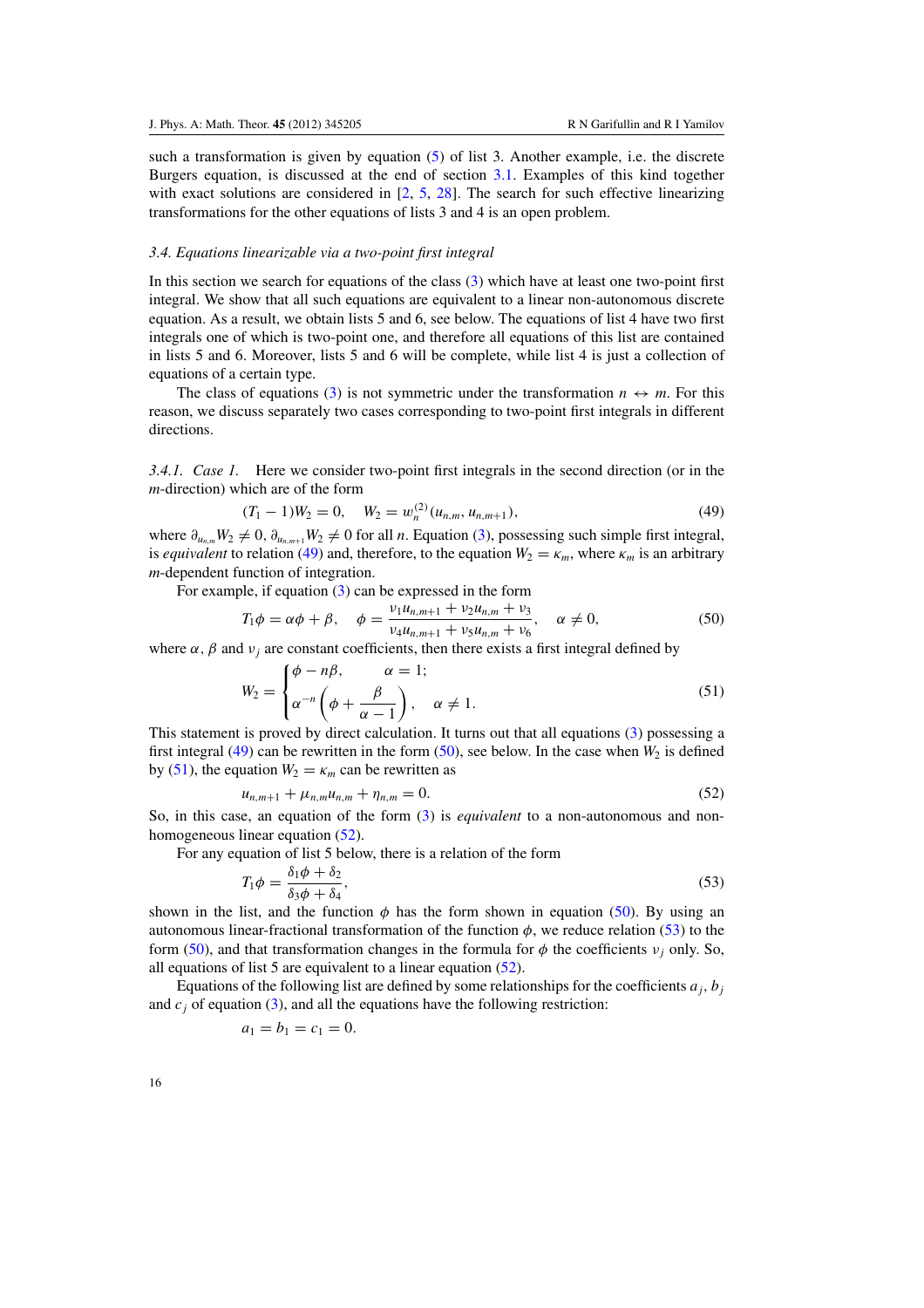**List 5** (Equations possessing a two-point first integral of the form (49))**.**

(1)

$$
a_3 \neq 0, \quad a_2 \neq b_3, \quad a_4 \neq c_3, \quad a_2c_3 \neq a_3c_2,
$$
  
\n
$$
b_2 = \frac{a_3c_2(a_2 - b_3) + a_2(b_3a_4 - a_2c_3)}{a_3(a_4 - c_3)},
$$
  
\n
$$
b_4 = \frac{a_3c_2 - c_3a_2 + a_4b_3}{a_3},
$$
  
\n
$$
c_4 = \frac{a_3c_2(a_4 - c_3) + c_3(a_2c_3 - b_3a_4)}{a_3(a_2 - b_3)},
$$
  
\n
$$
T_1\phi = \frac{(a_2 - b_3)(a_2c_3 - a_3c_2)}{(\phi + a_2)(a_4 - c_3)} - b_3, \quad \phi = \frac{u_{n,m+1}a_3(a_2 - b_3) + c_3a_2 - a_4b_3}{u_{n,m}(a_2 - b_3) + a_4 - c_3}.
$$

(2)

$$
a_3 \neq 0
$$
,  $b_3 \neq 0$ ,  $a_3c_4 \neq a_4c_3$ ,  
\n $a_2 = b_3$ ,  $b_2 = \frac{b_3^2}{a_3}$ ,  $b_4 = \frac{a_4b_3}{a_3}$ ,  $c_2 = \frac{c_3b_3}{a_3}$ ;  
\n $T_1 \phi = -\frac{c_3 \phi + c_4 a_3}{\phi + a_4}$ ,  $\phi = u_{n,m}b_3 + u_{n,m+1}a_3$ .

(3)

$$
a_2 \neq 0, \quad b_3 \neq 0,
$$
  
\n
$$
a_3 = 0, \quad c_3 = \frac{a_4 b_3}{a_2}, \quad b_4 = \frac{a_2 (b_3 c_2 + a_4 b_2) - a_4 b_2 b_3}{a_2^2},
$$
  
\n
$$
c_4 = \frac{a_4 (a_2 c_2 (b_3 + a_2) - a_4 b_2 b_3)}{a_2^3};
$$
  
\n
$$
T_1 \phi = -\phi \frac{b_3}{a_2} - b_2, \quad \phi = \frac{u_{n,m+1} a_2^2 + c_2 a_2 - a_4 b_2}{u_{n,m} a_2 + a_4}.
$$

(4)

$$
a_2^2 \neq a_3b_2,
$$
  
\n
$$
a_4 = c_3, \quad b_3 = a_2, \quad b_4 = c_2, \quad c_4 = \frac{2a_2c_2c_3 - c_3^2b_2 - a_3c_2^2}{a_2^2 - b_2a_3};
$$
  
\n
$$
T_1\phi = -\frac{a_2\phi + b_2}{a_3\phi + a_2}, \quad \phi = \frac{u_{n,m+1}(a_2^2 - a_3b_2) + c_2a_2 - b_2c_3}{u_{n,m}(a_2^2 - a_3b_2) + c_3a_2 - a_3c_2}.
$$

(5)

$$
a_3 \neq 0
$$
,  $a_2b_3 \neq a_3b_2$ ,  
\n $a_4 = c_3$ ,  $b_4 = \frac{c_3b_3}{a_3}$ ,  $c_2 = \frac{c_3a_2}{a_3}$ ,  $c_4 = \frac{c_3^2}{a_3}$ ;  
\n $T_1\phi = -\frac{b_3\phi + b_2a_3}{\phi + a_2}$ ,  $\phi = \frac{u_{n,m+1}a_3 + c_3}{u_{n,m}}$ .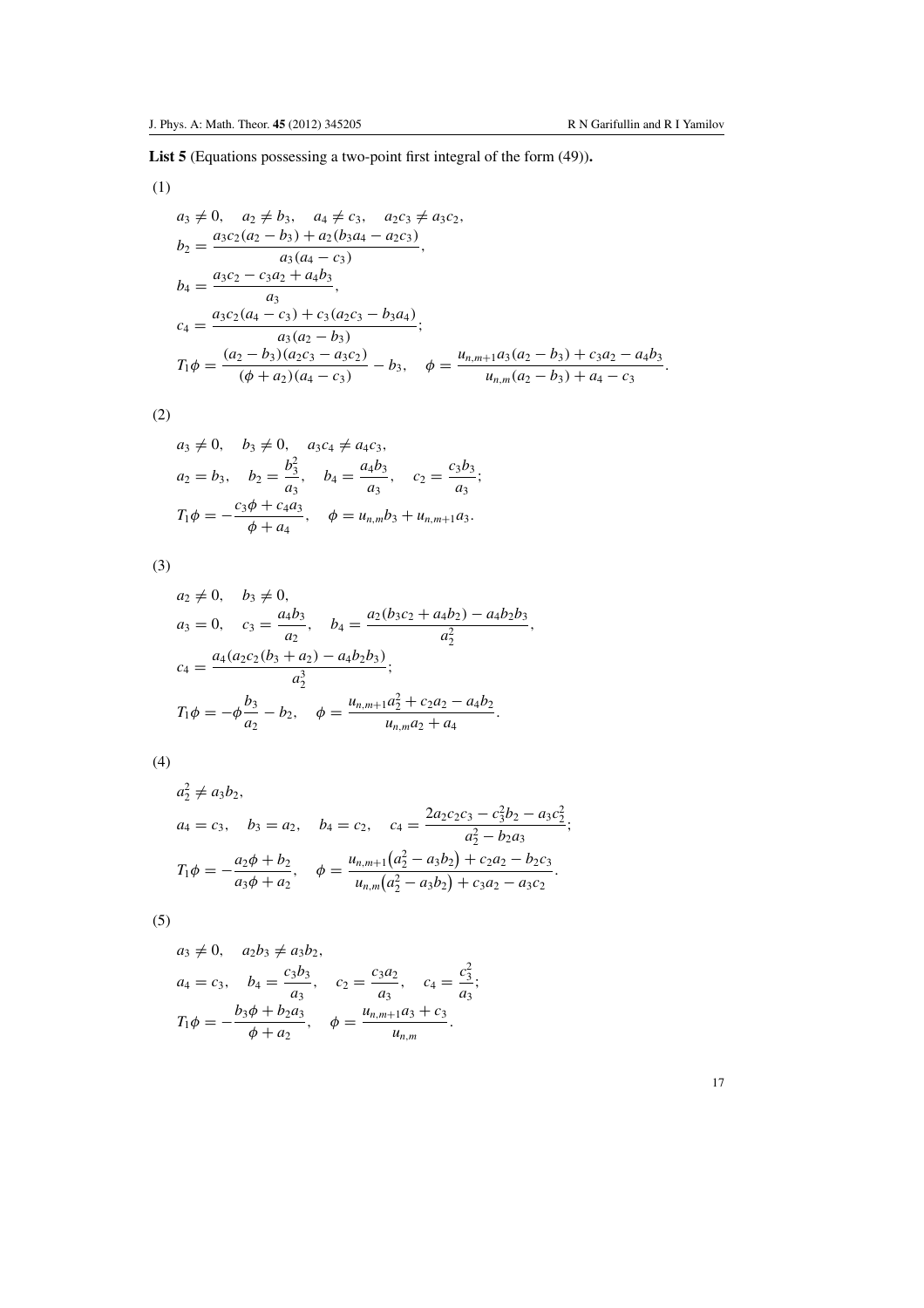<span id="page-18-0"></span>For example, any equation of the form

 $u_{n+1,m+1}(a_2u_{n,m} + a_3u_{n,m+1}) + u_{n+1,m}(b_2u_{n,m} + b_3u_{n,m+1}) = 0, \quad a_2b_3 \neq a_3b_2,$ 

is a particular case of equation [\(3\)](#page-1-0) (if  $a_3 = 0$ ) or of equation [\(5\)](#page-2-0) (if  $a_3 \neq 0$ ) of list 5. Equations  $(6)$ – $(8)$  of list 4 are of this form too.

**Theorem 3.** *A nondegenerate and nonlinear equation [\(3\)](#page-1-0) has a first integral [\(49\)](#page-16-0) if and only if it belongs to list 5. Any equation of list 5 is equivalent to a linear equation of the form [\(52\)](#page-16-0).*

The function  $W_2$  satisfies the system of equations

$$
Y_1 W_2 = Y_{-1} W_2 = Y_2 W_2 = Y_{-2} W_2 = 0.
$$
\n<sup>(54)</sup>

Analyzing conditions of the solvability of this system, we are led to an algebraic system of equations for the coefficients of equation [\(3\)](#page-1-0). Then we collect for list 5 all solutions of that algebraic system, such that the corresponding equation of the form [\(3\)](#page-1-0) is nondegenerate and nonlinear.

Directly from the system (54), we can find an autonomous function  $\phi$  instead of the first integral  $W_2$ . Necessary relationships for  $\phi$  are shown in list 5 for all equations. Then, using  $\phi$ , we can introduce an explicit dependence on *n* and construct a first integral  $W_2$  in the way described above.

*3.4.2. Case 2.* Here the first integral is of the form

$$
(T_2 - 1)W_1 = 0, \quad W_1 = w_m^{(1)}(u_{n,m}, u_{n+1,m}), \tag{55}
$$

where  $\partial_{u_{n,m}}W_1 \neq 0$ ,  $\partial_{u_{n+1,m}}W_1 \neq 0$  for all *m*. Equation [\(3\)](#page-1-0), possessing such a first integral, is *equivalent* to relation (55) and hence to the equation  $W_1 = \kappa_n$ .

For example, if there are the relations

$$
T_2\phi = \alpha\phi + \beta, \quad \phi = \frac{\nu_1 u_{n+1,m} u_{n,m} + \nu_2 u_{n+1,m} + \nu_3 u_{n,m} + \nu_4}{\nu_5 u_{n,m} + \nu_6}, \quad \alpha \neq 0,
$$
\n(56)

with the constant coefficients  $\alpha$ ,  $\beta$  and  $\nu$ *<sub>i</sub>*, then we can construct the first integral as follows:

$$
W_1 = \begin{cases} \phi - m\beta, & \alpha = 1; \\ \alpha^{-m} \left( \phi + \frac{\beta}{\alpha - 1} \right), & \alpha \neq 1. \end{cases}
$$
 (57)

Moreover, the equation  $W_1 = \kappa_n$  can be rewritten in the form

 $v_1u_{n+1,m}u_{n,m} + v_2u_{n+1,m} + \hat{\mu}_{n,m}u_{n,m} + \hat{\eta}_{n,m} = 0.$ 

By using a non-autonomous Möbius transformation  $(31)$  $(31)$  of  $u_{n,m}$ , the last equation can be expressed as

$$
u_{n+1,m} + \mu_{n,m} u_{n,m} + \eta_{n,m} = 0. \tag{58}
$$

So, in this case, an equation of the form [\(3\)](#page-1-0) is *equivalent* to a non-autonomous and nonhomogeneous linear equation of the form (58).

For any equation of list 6 below, we define a function  $\phi$  which satisfies relations of the form (56). For this reason, there is the first integral defined by (55) in every case, and all equations of the list are equivalent to a linear equation  $(58)$ . As well as in the case of list 5, the equations of list 6 are given by some relations for the coefficients  $a_j$ ,  $b_j$  and  $c_j$  of equation [\(3\)](#page-1-0).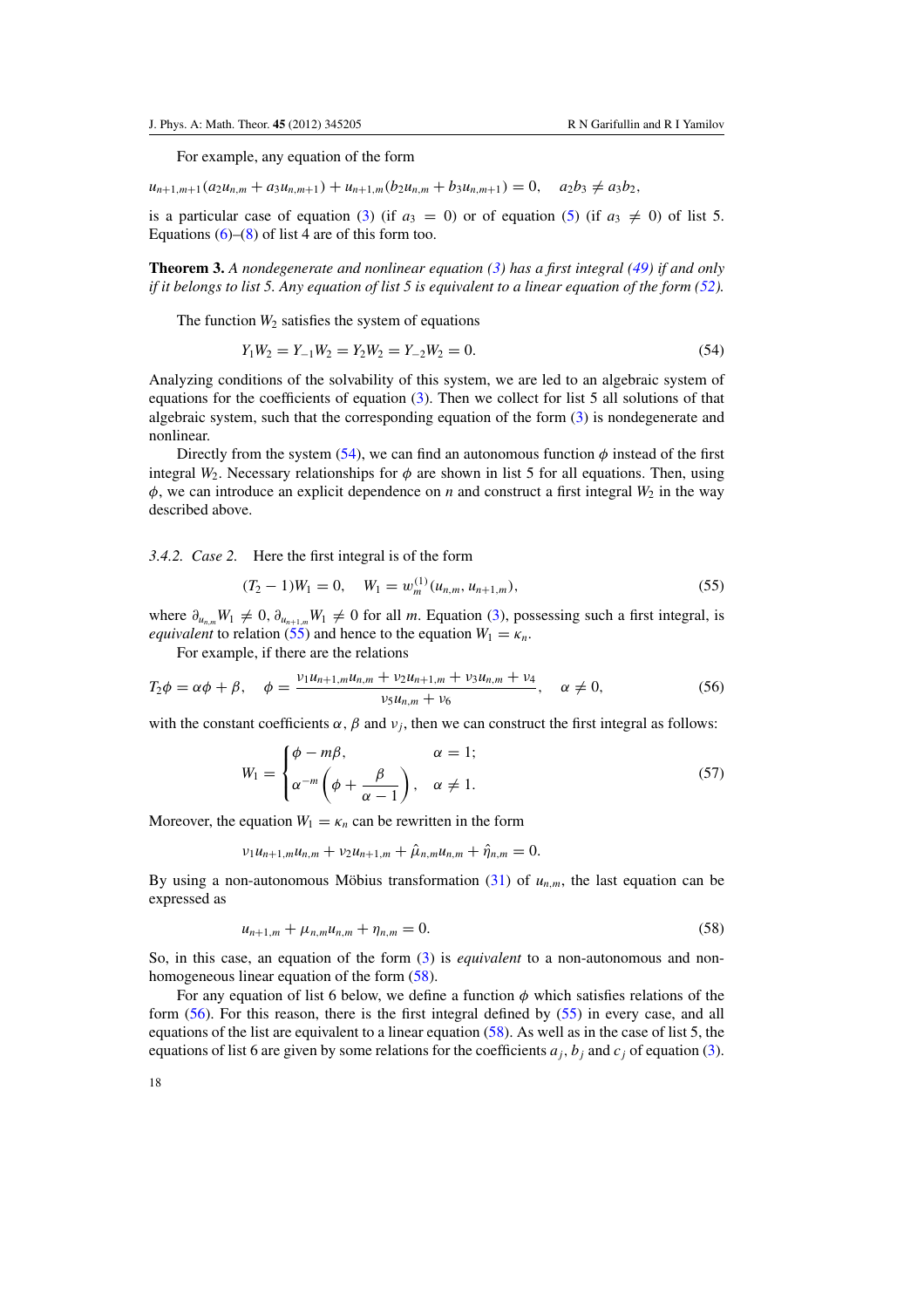**List 6** (Equations possessing a two-point first integral of the form (55))**.**

(1)

$$
a_3 \neq 0, \quad b_1 \neq 0, \quad b_2 \neq 0, \quad |a_3 - a_2| + |b_1c_4 - c_2b_2| \neq 0,
$$
  
\n
$$
a_1 = \frac{b_1a_3}{b_2}, \quad a_4 = \frac{a_2b_2}{b_1}, \quad b_3 = \frac{a_2b_2}{a_3}, \quad b_4 = \frac{a_2b_2^2}{b_1a_3},
$$
  
\n
$$
c_1 = \frac{b_1(b_2^2c_2 + a_3b_2c_2 - a_3b_1c_4)}{b_2^3}, \quad c_3 = \frac{b_1b_2c_4 + a_3b_2c_2 - a_3b_1c_4}{b_2^2};
$$
  
\n
$$
T_2\phi = -\phi\frac{b_2}{a_3} - b_2c_2 - a_3c_2 + \frac{b_1a_3c_4}{b_2},
$$
  
\n
$$
\phi = \frac{u_{n+1,m}u_{n,m}b_1b_2a_3 + u_{n+1,m}a_2b_2^2 + a_3(b_1c_4 - b_2c_2)}{u_{n,m}b_1 + b_2}.
$$

(2)

$$
a_3 \neq 0
$$
,  $b_2 \neq 0$ ,  
\n $a_1 = 0$ ,  $a_2 = 0$ ,  $a_4 = \frac{b_4 a_3}{b_2}$ ,  $b_1 = 0$ ,  $b_3 = 0$ ,  $c_1 = 0$ ,  $c_3 = \frac{c_2 a_3}{b_2}$ ;  
\n $T_2 \phi = -\frac{b_2}{a_3} (\phi + c_4)$ ,  $\phi = u_{n+1,m} u_{n,m} b_2 + u_{n+1,m} b_4 + u_{n,m} c_2$ .

(3)

$$
a_4 \neq 0, \quad b_3 \neq 0, \quad b_4 \neq 0,
$$
  
\n
$$
a_1 = 0, \quad a_2 = \frac{a_4 b_3}{b_4}, \quad a_3 = 0, \quad b_1 = 0, \quad b_2 = 0,
$$
  
\n
$$
c_2 = \frac{c_1 b_4^2 + b_3 a_4 c_3 - a_4 b_4 c_1}{b_3 b_4}, \quad c_4 = \frac{b_3 b_4 c_3 + a_4 b_3 c_3 - a_4 b_4 c_1}{b_3^2};
$$
  
\n
$$
T_2 \phi = -\frac{b_4}{a_4} (\phi + c_1), \quad \phi = \frac{u_{n+1,m} b_3^2 + b_3 c_3 - c_1 b_4}{u_{n,m} b_3 + b_4}.
$$

(4)

$$
a_1 \neq 0, \quad b_1 \neq 0, \quad |b_3| + |c_3| \neq 0,
$$
  
\n
$$
a_2 = \frac{a_1 b_3}{b_1}, \quad a_3 = 0, \quad a_4 = 0, \quad b_2 = 0, \quad b_4 = 0, \quad c_2 = \frac{a_1 c_3}{b_1}, \quad c_4 = 0;
$$
  
\n
$$
T_2 \phi = -\frac{b_1}{a_1} (\phi + c_1), \quad \phi = \frac{u_{n+1, m} u_{n, m} b_1 + u_{n+1, m} b_3 + c_3}{u_{n, m}}.
$$

(5)

$$
a_2 \neq 0
$$
,  $b_3 \neq 0$ ,  
\n $a_1 = 0$ ,  $a_3 = 0$ ,  $a_4 = 0$ ,  $b_1 = 0$ ,  $b_2 = 0$ ,  $b_4 = 0$ ,  $c_2 = \frac{a_2 c_3}{b_3}$ ,  $c_4 = 0$ ;  
\n $T_2 \phi = -\frac{b_3}{a_2} (\phi + c_1)$ ,  $\phi = \frac{u_{n+1,m} b_3 + c_3}{u_{n,m}}$ .

For example, equations [\(2\)](#page-1-0), [\(3\)](#page-1-0) and [\(9\)](#page-3-0) of list 4 are the particular cases of equations presented in list 6.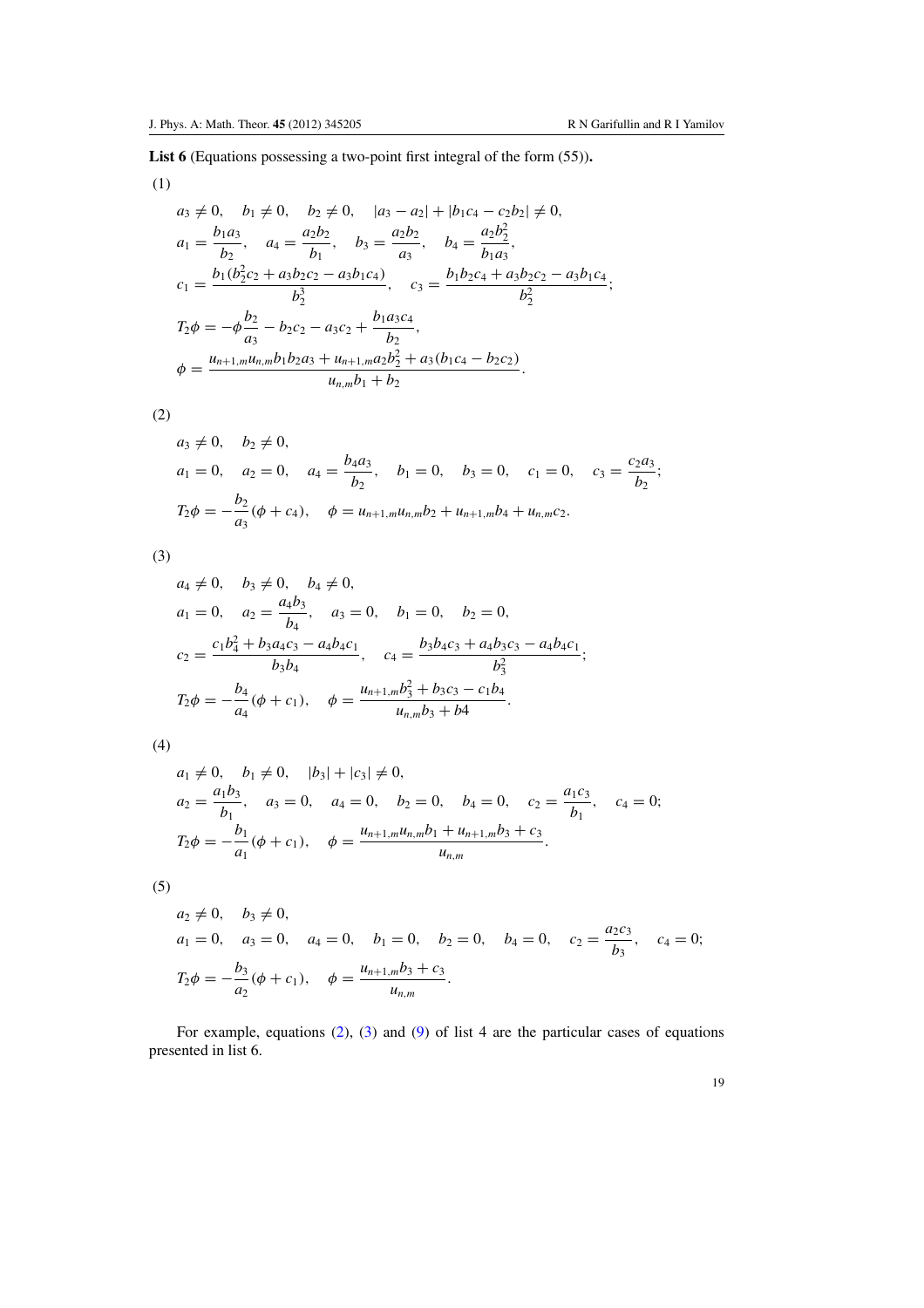<span id="page-20-0"></span>**Theorem 4.** *A nondegenerate and nonlinear equation of the form [\(3\)](#page-1-0) has the first integral defined by [\(55\)](#page-18-0) if and only if it belongs to list 6. Any equation of list 6 is equivalent to a linear equation of the form [\(58\)](#page-18-0) up to a non-autonomous Mobius transformation ( ¨ [31\)](#page-9-0) of its solutions un*,*m.*

A proof of this theorem is completely analogous to the proof of theorem [3.](#page-18-0)

**Remark.** It seems to be true that for Darboux integrable autonomous equations [\(1\)](#page-1-0), any *N*-point non-autonomous first integral can be rewritten as an  $N + 1$ -point autonomous one, cf for example  $[11]$  $[11]$  for the semidiscrete case. In this paper, due to remark  $(48)$ , all nonautonomous integrals have the form  $(51)$  or  $(57)$ . The following formulae:

$$
\widetilde{W}_2 = \begin{cases} T_2(W_2) - W_2, & \alpha = 1; \\ T_2(W_2)/W_2, & \alpha \neq 1, \end{cases} \quad \widetilde{W}_1 = \begin{cases} T_1(W_1) - W_1, & \alpha = 1; \\ T_1(W_1)/W_1, & \alpha \neq 1, \end{cases}
$$
\n(59)

provide the autonomous first integrals corresponding to [\(51\)](#page-16-0) and [\(57\)](#page-18-0).

The use of the non-autonomous first integrals is, however, well motivated. In section [3.3,](#page-12-0) we construct the first integrals of the lowest possible order, simplifying in this way the calculation. In section [3.4,](#page-16-0) we use the simplest two-point first integrals. Consideration of the non-autonomous first integrals essentially enlarges the set of possible examples. As can be seen from lists 5 and 6, all ten examples, except for their particular cases, have the non-autonomous first integral.

# *3.5. Additional results*

Here we specify the nature of integrability of some known equations.

First of them is the  $Q_V$  equation introduced by Viallet in [\[31](#page-23-0)] which sometimes is called the Adler equation [\[1](#page-22-0)] with free coefficients. All equations of the Adler–Bobenko–Suris list are contained in the  $Q_V$  equation.

This equation is defined by the following conditions for the polylinear function *F* of equation [\(1\)](#page-1-0):

$$
F(u_{n,m}, u_{n+1,m}, u_{n,m+1}, u_{n+1,m+1}) = F(u_{n+1,m}, u_{n,m}, u_{n+1,m+1}, u_{n,m+1})
$$
  
=  $F(u_{n,m+1}, u_{n+1,m+1}, u_{n,m}, u_{n+1,m}),$ 

and it depends on seven arbitrary constant parameters. As has been shown in [\[32](#page-23-0)], the  $Q_V$ equation has the generalized symmetries [\(11\)](#page-3-0) for all values of these parameters. We are interested in the intersection of our class  $(3)$  and the  $Q_V$  equation, which has the form

$$
(u_{n,m}u_{n+1,m} + u_{n,m+1}u_{n+1,m+1})k_1 + (u_{n,m}u_{n+1,m+1} + u_{n+1,m}u_{n,m+1})k_2
$$
  
+ 
$$
(u_{n,m} + u_{n+1,m} + u_{n,m+1} + u_{n+1,m+1})k_3 + k_4 = 0.
$$
 (60)

If  $k_1 = k_2 = 0$ , then this equation is linear.

**Theorem 5.** Any equation of the form (60), such that  $k_1 \neq 0$  or  $k_2 \neq 0$ , is Darboux integrable *or degenerate or it is equivalent to a linear equation up to an autonomous point transformation*  $\tilde{u}_{n,m} = \varphi(u_{n,m}).$ 

**Proof.** Considering all possible cases, it is easy to check that equation (60) is either degenerate or equivalent up to a linear transformation  $\hat{u}_{n,m} = \alpha u_{n,m} + \beta$  to one of the following equations: one of equations [\(16\)](#page-4-0) or one of equations [\(1\)](#page-1-0), [\(2\)](#page-1-0) and [\(4\)](#page-2-0) of list 3 or equation [\(9\)](#page-3-0) of list 4.  $\Box$ 

The next two equations do not belong to the class [\(3\)](#page-1-0), but a result will be interesting and general.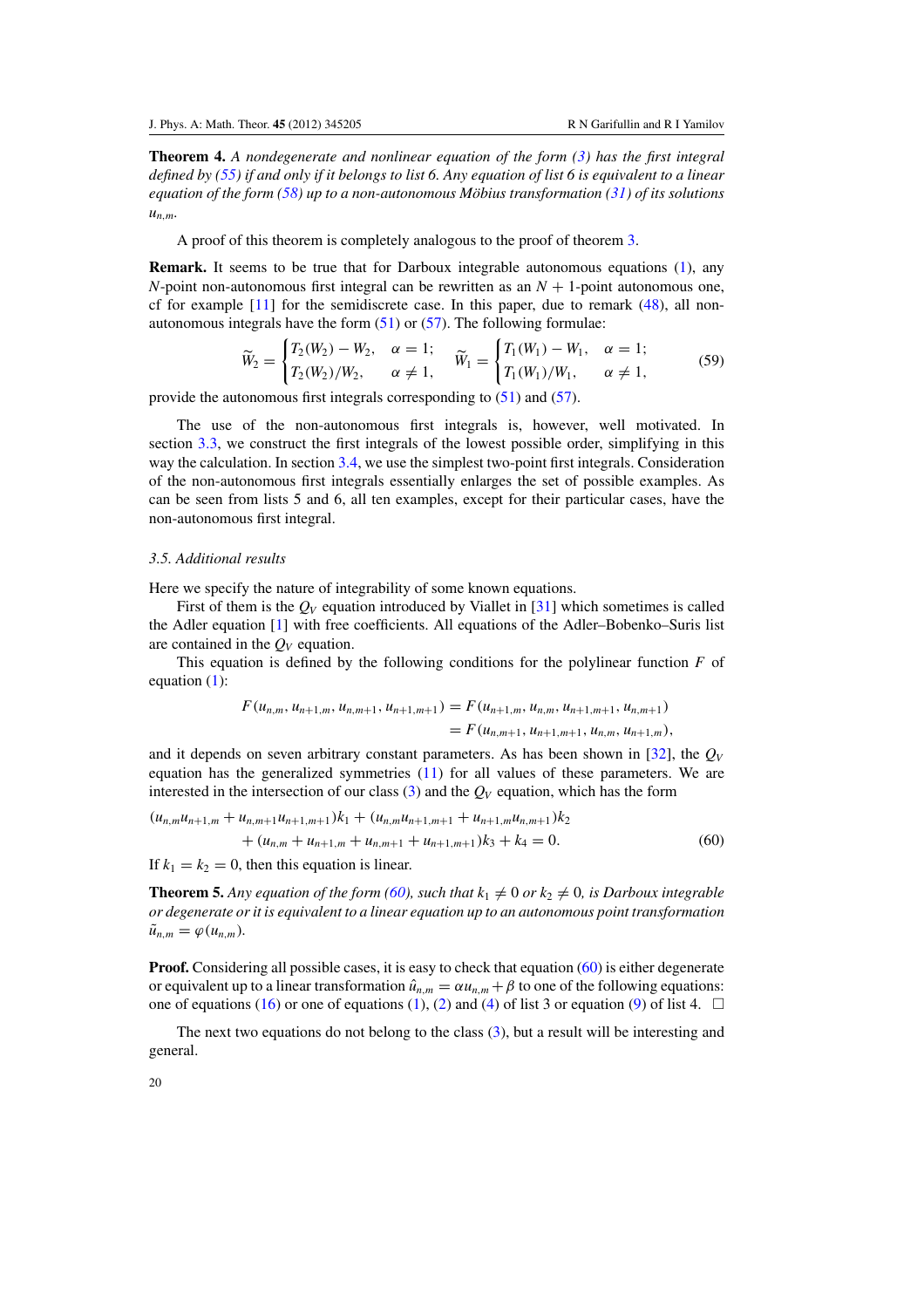The  $Q_V$  equation is generalized by a class of polylinear equations defined in [\[32](#page-23-0)] by

$$
F(u_{n,m}, u_{n+1,m}, u_{n,m+1}, u_{n+1,m+1}) = \pi_1 F(u_{n+1,m}, u_{n,m}, u_{n+1,m+1}, u_{n,m+1})
$$
  
=  $\pi_2 F(u_{n,m+1}, u_{n+1,m+1}, u_{n,m}, u_{n+1,m}),$  (61)

where  $\pi_1 = \pm 1$ ,  $\pi_2 = \pm 1$ . All equations of the class (61) also have the generalized symmetries [\(11\)](#page-3-0), see [\[32\]](#page-23-0). In addition to the  $Q_V$  equation, we have here (up to the transformation  $n \leftrightarrow m$ ) two more equations:

 $(u_{n+1,m}u_{n,m+1}u_{n+1,m+1} + u_{n,m}u_{n,m+1}u_{n+1,m+1} - u_{n,m}u_{n+1,m}u_{n+1,m+1}$ 

$$
-u_{n,m}u_{n+1,m}u_{n,m+1}k_1 + (u_{n,m}u_{n+1,m} - u_{n,m+1}u_{n+1,m+1})k_2
$$
  
+ 
$$
(u_{n,m} + u_{n+1,m} - u_{n,m+1} - u_{n+1,m+1})k_3 = 0,
$$
 (62)

 $(u_{n+1,m}u_{n,m+1}u_{n+1,m+1} - u_{n,m}u_{n,m+1}u_{n+1,m+1} - u_{n,m}u_{n+1,m}u_{n+1,m+1}$ 

+ 
$$
u_{n,m}u_{n+1,m}u_{n,m+1}
$$
 ) $k_1$  +  $(u_{n,m}u_{n+1,m+1} - u_{n+1,m}u_{n,m+1})k_2$   
+  $(u_{n,m} - u_{n+1,m} - u_{n,m+1} + u_{n+1,m+1})k_3 = 0.$  (63)

It has been shown in  $[21]$  that both equations (62) and (63) are equivalent to a particular case of the *QV* equation. We have here a more interesting result.

**Theorem 6.** *Any equation of the form (62) or (63) is equivalent to a linear equation up to an autonomous point transformation*  $\tilde{u}_{n,m} = \varphi(u_{n,m})$ *.* 

**Proof.** We do not consider the trivial case  $k_1 = k_2 = k_3 = 0$ . Both classes (62) and (63) are invariant under the autonomous Möbious transformations  $(17)$  $(17)$ . By using such transformations, we can always make  $k_1 = 0$  and  $k_2 k_3 = 0$  in both equations (62) and (63). In this way we obtain either a linear equation or one of equations  $(16)$ .

As is has been said in  $[21]$ , the following particular case of the  $Q_V$  equation

 $(u_{n+1,m}u_{n,m+1}u_{n+1,m+1} + u_{n,m}u_{n,m+1}u_{n+1,m+1} + u_{n,m}u_{n+1,m}u_{n+1,m+1}$ 

$$
+u_{n,m}u_{n+1,m}u_{n,m+1})k_1 + (u_{n,m} + u_{n+1,m} + u_{n,m+1} + u_{n+1,m+1})k_2 = 0 \t\t(64)
$$

is transformed into an equation of the form (62) by the transformation  $\hat{u}_{n,m} = (-1)^m u_{n,m}$ . This means that equation (64) is equivalent to a linear equation up to a non-autonomous point transformation  $\tilde{u}_{n,m} = \varphi_m(u_{n,m}).$ 

## **4. Conclusion**

We have in this paper the following results, presented in section [3.](#page-8-0)

- (1) We have performed the exhaustive classification of sine-Gordon-type integrable equations of the class [\(3\)](#page-1-0), more precisely, of equations possessing properties of list 1, section [2.1.](#page-2-0) The resulting equations are collected in list 2, section [3.1.](#page-8-0) In this way, we have shown that there are no longer new sine-Gordon-type equations in the class [\(3\)](#page-1-0).
- (2) We have found equation [\(39\)](#page-11-0) with a nonstandard symmetry structure which pretends to be a new example of integrable discrete equation. Its most simple generalized symmetries [\(40\)](#page-11-0) and [\(41\)](#page-11-0) have a more complicated form than [\(11\)](#page-3-0), unlike all equations of list 2. Both of them are not autonomous; moreover, the symmetries [\(41\)](#page-11-0) and [\(44\)](#page-12-0) have arbitrary *n*-dependent two-periodic coefficients. The generalized symmetry [\(41\)](#page-11-0) in itself is possibly a new example of an integrable differential–difference equation of the Itoh–Narita– Bogoyavlensky type. Equation [\(39\)](#page-11-0) should not be linearizable, at least not Darboux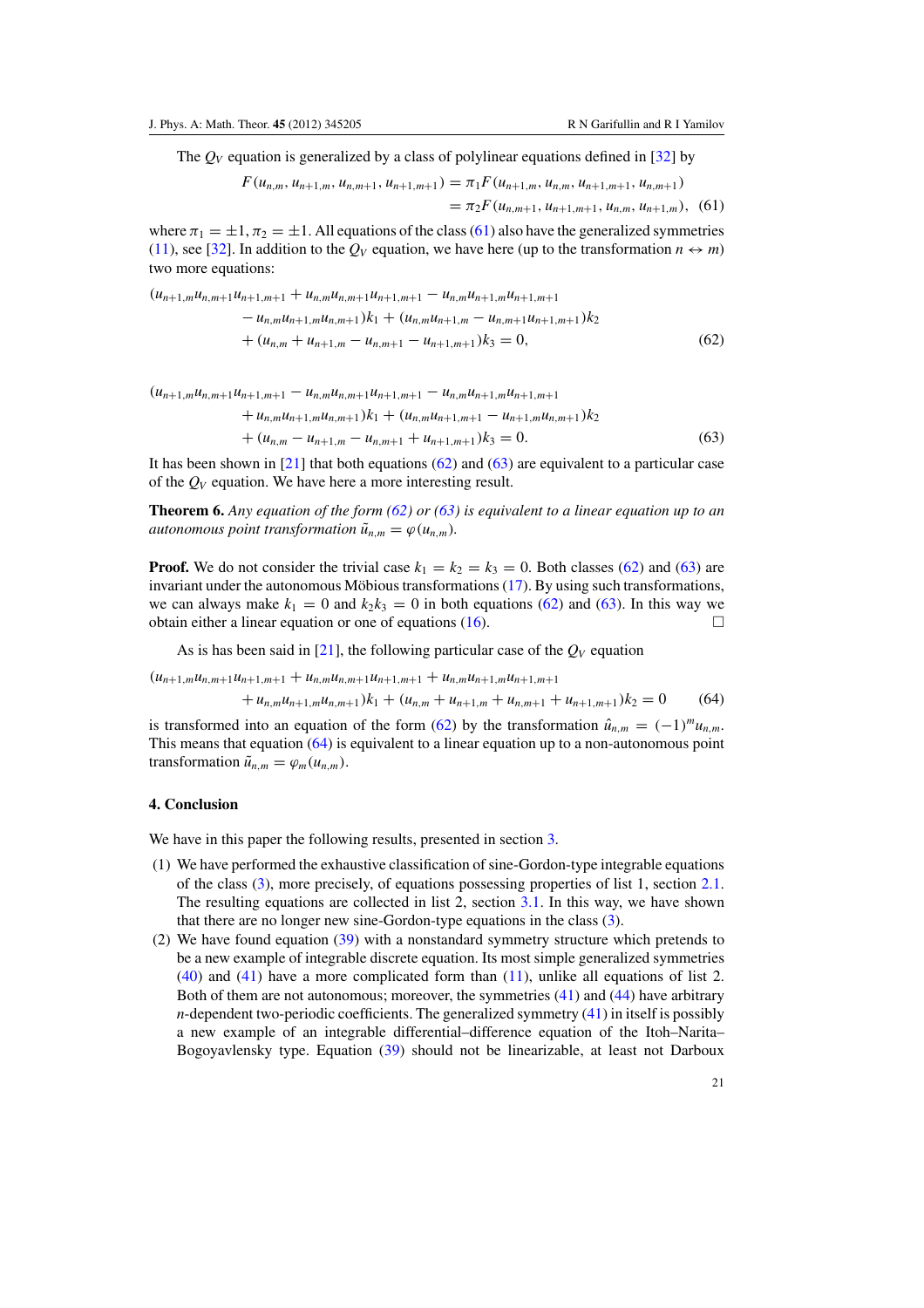<span id="page-22-0"></span>integrable, as we have checked that it does not have any *N*-point first integral with  $2 \leq N \leq 7$ .

- (3) When carrying out the generalized symmetry classification, we find some of the Darboux integrable equations in a natural way. We have collected such equations in lists 3 and 4, section [3.3.](#page-12-0) Most of those equations are possibly new, and most of equations have the non-autonomous first integrals which are considered in the literature, probably for the first time.
- (4) In section [3.4,](#page-16-0) we consider equations which can be rewritten as a non-autonomous linear equation by using a two-point first integral. We enumerate all equations of this kind within the class [\(3\)](#page-1-0) and put them in lists 5 and 6.
- (5) In section [3.5,](#page-20-0) we specify the nature of integrability of some known equations introduced in [\[31](#page-23-0), [32](#page-23-0)], in particular, of the intersection of  $Q_V$  and the class [\(3\)](#page-1-0). We show that all nondegenerate equations of this intersection are either Darboux integrable or linearizable via an autonomous point transformation.

The class [\(3\)](#page-1-0) is a particular case of the general class of polylinear equations of the form [\(1\)](#page-1-0), which depends on 16 arbitrary constants. For this reason, the work in all directions, we considered in this paper, can be continued.

#### **Acknowledgments**

This work has been supported by the Russian Foundation for Basic Research (grant numbers: 10-01-00186-a, 10-01-00088-a, 11-01-97005-r-povolzhie-a) and by Federal Task Program (grant number: 2012-1.1-12-000-1003-8467). We thank I T Habibullin for a useful discussion.

# **References**

- [1] Adler V E 1998 Bäcklund transformation for the Krichever–Novikov equation *Int. Math. Res. Not.* **1** [1–4](http://dx.doi.org/10.1155/S1073792898000014)
- [2] Adler V E 2011 On a discrete analog of the Tzitzeica equation arXiv[:1103.5139](http://arxiv.org/abs/1103.5139)
- [3] Adler V E, Bobenko A I and Suris Yu B 2003 Classification of integrable equations on quad-graphs. The consistency approach *Commun. Math. Phys.* **233** 513–43
- [4] Adler V E, Shabat A B and Yamilov R I 2000 Symmetry approach to the integrability problem *Teor. Mat. Fiz.* **125** 355–424 (in Russian)
	- Adler V E, Shabat A B and Yamilov R I 2000 *Theor. Math. Phys.* **125** [1603–61](http://dx.doi.org/10.1023/A:1026602012111) (Engl. transl.)
- [5] Adler V E and Ya Startsev S 1999 Discrete analogues of the Liouville equation *Teor. Mat. Fiz.* **121** 271–84 (in Russian)
	- Adler V E and Ya Startsev S 1999 *Theor. Math. Phys.* **121** [1484–95](http://dx.doi.org/10.1007/BF02557219) (Engl. transl.)
- [6] Bogoyavlensky O I 1988 Integrable discretizations of the KdV equation *Phys. Lett.* A **134** [34–8](http://dx.doi.org/10.1016/0375-9601(88)90542-7)
- [7] Garifullin R N and Yamilov R I 2012 Examples of Darboux integrable discrete equations possessing first integrals of an arbitrarily high minimal order arXiv[:1207.2895](http://arxiv.org/abs/1207.2895)
- [8] Garifullin R N, Gudkova E V and Habibullin I T 2011 Method for searching higher symmetries for quad-graph equations *J. Phys. A: Math. Theor.* **44** [325202](http://dx.doi.org/10.1088/1751-8113/44/32/325202)
- [9] Grammaticos B, Ramani A, Scimiterna C and Willox R 2011 Miura transformations and the various guises of integrable lattice equations *J. Phys. A: Math. Theor.* **44** [152004](http://dx.doi.org/10.1088/1751-8113/44/15/152004)
- [10] Habibullin I T 2005 Characteristic algebras of fully discrete hyperbolic type equations *SIGMA* **1** [023](http://dx.doi.org/10.3842/SIGMA.2005.023)
- [11] Habibullin I, Zheltukhina N and Pekcan A 2008 On the classification of Darboux integrable chains *J. Math. Phys.* **49** [102702](http://dx.doi.org/10.1063/1.2992950)
- [12] Habibullin I, Zheltukhina N and Sakieva A 2011 Discretization of hyperbolic type Darboux integrable equations preserving integrability *J. Math. Phys.* **52** [093507](http://dx.doi.org/10.1063/1.3628587)
- [13] Hietarinta J 2004 A new two-dimensional lattice model that is consistent around a cube *J. Phys. A: Math. Gen.* **37** [L67–73](http://dx.doi.org/10.1088/0305-4470/37/6/L01)
- [14] Hietarinta J and Viallet C 2007 Searching for integrable lattice maps using factorization *J. Phys. A: Math. Theor.* **40** [12629–43](http://dx.doi.org/10.1088/1751-8113/40/42/S09)